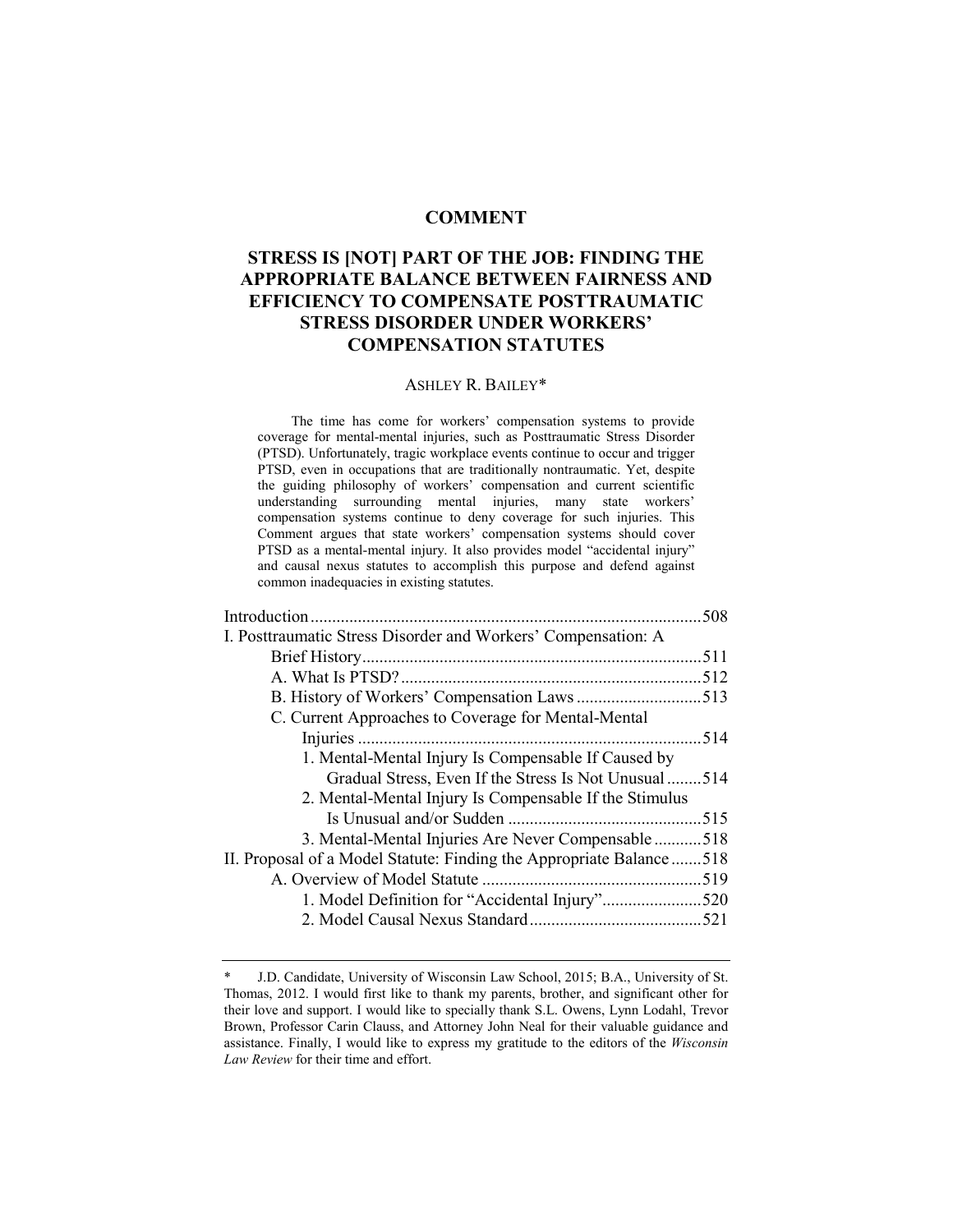|                                                         | 522  |
|---------------------------------------------------------|------|
| 1. Physical Injury Requirements Are Outdated and Do     |      |
| Not Reflect Current Understanding of Mental             |      |
|                                                         | .524 |
| a. The Physical Injury Requirement Produces             |      |
|                                                         | 525  |
| b. Statutory Exceptions to the Physical Injury Rule     |      |
| Are So Narrow That They Are Inadequate to               |      |
| Protect Workers That Sustain Work-Related               |      |
|                                                         |      |
|                                                         | .528 |
| C. Causal Nexus Requirement: Setting the Parameters for |      |
| What Injuries Are Covered by Workers' Compensation  530 |      |
|                                                         | .530 |
|                                                         |      |
|                                                         |      |
|                                                         | .535 |
|                                                         |      |

#### **INTRODUCTION**

The federal government and state legislatures have given much attention to providing workers' compensation coverage for Posttraumatic Stress Disorder (PTSD) to veterans and first responders.<sup>1</sup> Recently, however, a different group of workers have developed a unique need for such coverage: teachers and school officials who have witnessed school shootings.<sup>2</sup> This Comment argues that state workers' compensation statutes should cover PTSD as a mental-mental injury,<sup>3</sup> thereby ensuring

<sup>1.</sup> *See, e.g.*, Christine Stuart, *Connecticut Bill Seeks to Cover PTSD Treatment for First Responders*, J. EMERGENCY MED. SERVICES (Mar. 19, 2014), http://www.jems. com/article/news/connecticut-bill-seeks-cover-ptsd-treatm; *PTSD Workers' Comp Claims*, U.S. DEPARTMENT ST., http://www.state.gov/m/med/dsmp/c44957.htm (last visited Apr. 2, 2014).

<sup>2.</sup> *Malloy Signs Bill to Help Sandy Hook Responders*, NBC CONN. (Mar. 12, 2013, 2:19 PM), http://www.nbcconnecticut.com/news/local/Malloy-Expected-to-Sign-Bill-to-Help-Sandy-Hook-Responders-197300821.html; Tom Robertson, *Red Lake Teachers Seek Compensation for PTSD*, MPR NEWS (Dec. 10, 2010), http://www. mprnews.org/story/2010/12/10/red-lake-teachers-shooting-ptsd.

<sup>3.</sup> Mental-mental injuries involve a mental or emotional stimulus, as opposed to a physical stimulus, which gives rise to a primarily "nervous" injury, such as PTSD. 4 LEX K. LARSON, LARSON'S WORKERS' COMPENSATION LAW § 56.04 (Matthew Bender rev. ed. 2014). This Comment focuses on PTSD as a "mental-mental" injury and does not consider instances in which PTSD is a result of a physical injury obtained in the workplace. *See infra* Part II.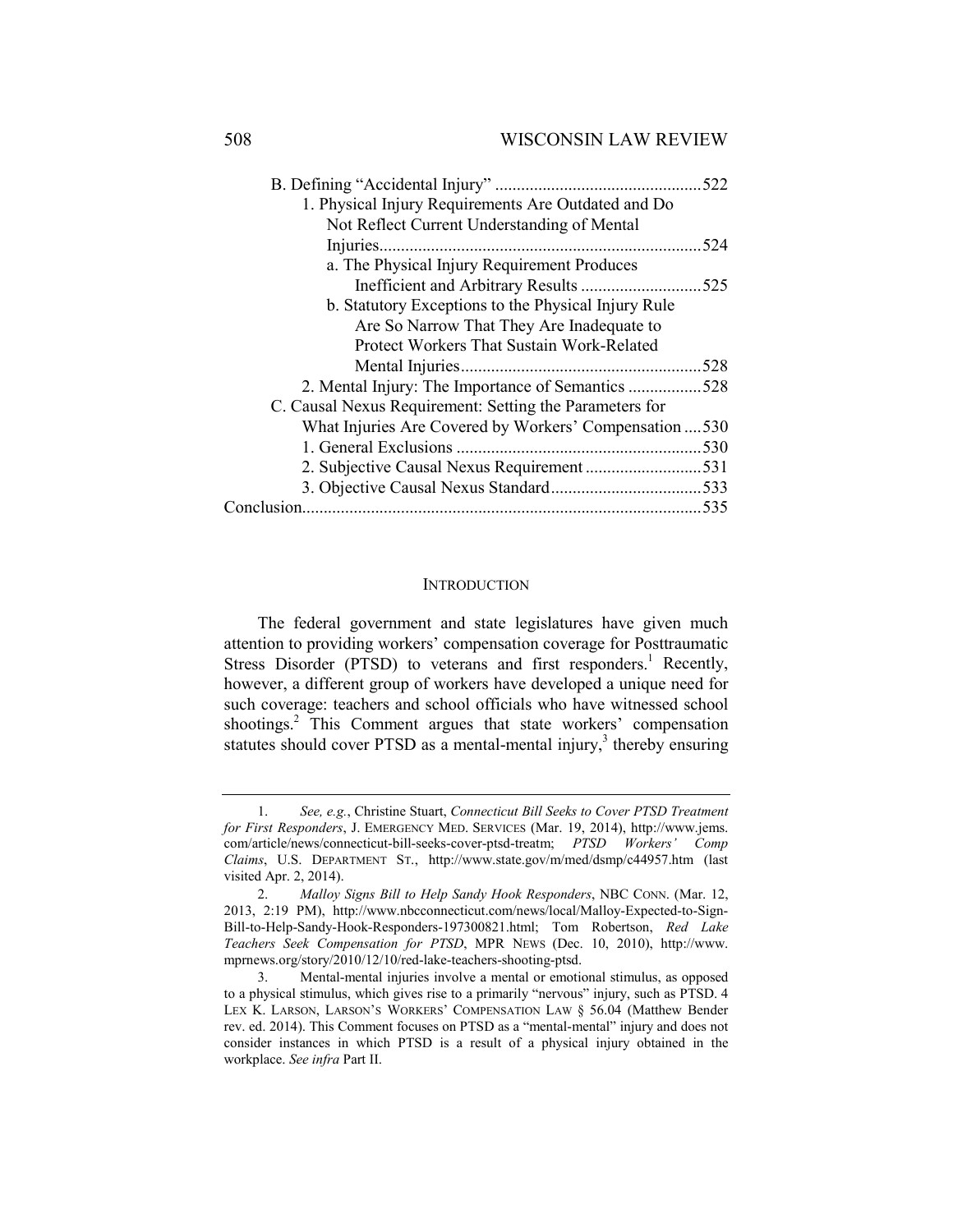that employees ranging from teachers to first responders are able to recover for PTSD related injuries.<sup>4</sup> Moreover, this Comment proposes model accidental injury and causal nexus workers' compensation statutes to effectuate this purpose.<sup>5</sup>

On March 21, 2005, a 16-year-old high school student went on a shooting rampage at the Red Lake Indian Reservation's High School in Minnesota.6 In the worst school shooting since Columbine, the student-gunman killed 10 people: his grandparents, five students, a teacher, a security guard, and himself.<sup>7</sup> The gunman, after killing his grandparents in their home, went to school armed with his grandfather's shotgun and two pistols.<sup>8</sup> Once he arrived at Red Lake High School, the gunman walked into a classroom, shot several students—despite their pleading with him to stop—and then shot a teacher and, finally, himself.<sup>9</sup>

Following the shooting, about a dozen former teachers who were in class the day of the shooting, but who were not physically injured, were diagnosed with PTSD.<sup>10</sup> The teachers sought workers' compensation for their mental injuries.<sup>11</sup> At the time, however, Minnesota did not provide compensation for mental injuries that were not associated with physical injuries. $^{12}$ 

One such teacher, Matt Salander, said that he was not the same man he was before the shooting.<sup>13</sup> His classroom was right next door to the classroom where the student-gunman killed a teacher and three students.<sup>14</sup> The student-gunman pointed a gun at Salander and fired several shots into his classroom.<sup>15</sup> Salander was able to teach for two more years after the shooting but then suffered from a breakdown.<sup>16</sup> In discussing the experience, Salander commented that "[h]e was plagued by flashbacks, depression and moments of crippling anxiety. He no

12. *Id.* Minnesota has recently amended its workers' compensation laws to provide coverage for PTSD. *See* MINN. STAT. ANN. § 176.011 (West Supp. 2015).

16. *Id.*

<sup>4.</sup> To frame the discussion, this Comment uses teachers as a recurring example. However, the issues and solutions presented apply to all workers.

<sup>5.</sup> *See infra* Part II.A.

<sup>6.</sup> Robertson, *supra* note 2.

<sup>7.</sup> Jodi Wilgoren, *Shooting Rampage by Student Leaves 10 Dead on Reservation*, N.Y. TIMES, Mar. 22, 2005, at A1.

<sup>8.</sup> *Id.*

<sup>9.</sup> *Id.*

<sup>10.</sup> *See* Robertson, *supra* note 2.

<sup>11.</sup> *Id.*

<sup>13.</sup> *See* Robertson, *supra* note 2.

<sup>14</sup>*. Id.*

<sup>15.</sup> *Id.*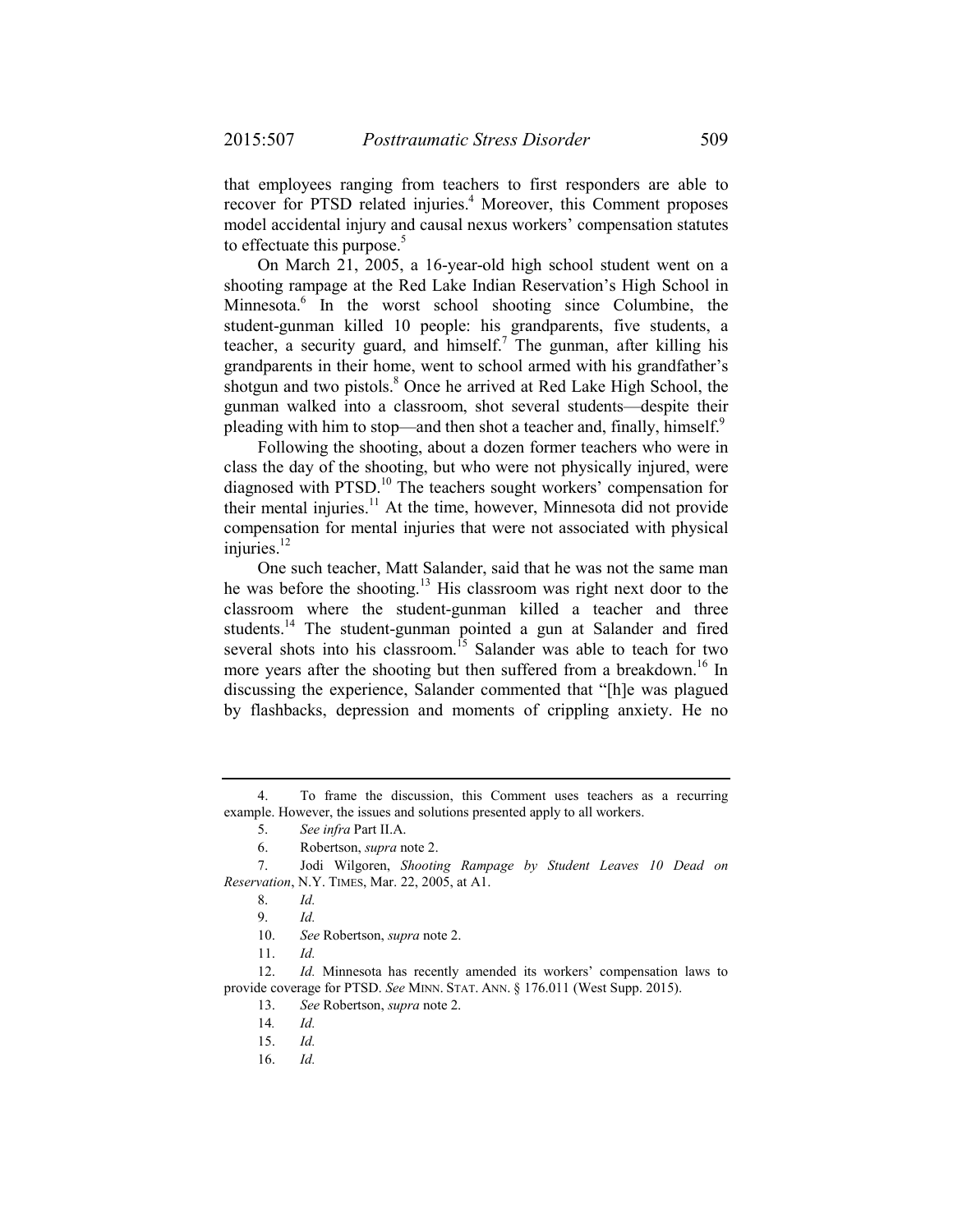longer teaches, and doubts he ever will."<sup>17</sup> Salander found it "confusing that society takes care of U.S. soldiers suffering from PTSD, but not teachers traumatized in the workplace."<sup>18</sup>

Sadly, similar issues arose following the Sandy Hook Elementary school shooting. On December 14, 2012, in the second-worst school shooting in U.S. history,<sup>19</sup> a 20-year-old gunman killed 26 people: 20 students and six adults.<sup>20</sup> Before going to the school, the gunman killed his mother.<sup>21</sup> Once at Sandy Hook Elementary, the gunman, armed with a semi-automatic assault rifle and two pistols, shot an entrance into the school.<sup>22</sup> The gunman then approached two classrooms—kindergartners and first graders—killing all of the students in the first classroom and six students in the second classroom. $^{23}$ 

Following the shooting, first responders and teachers were diagnosed with PTSD.<sup>24</sup> However, Connecticut's workers' compensation laws did not provide them with compensation for their PTSD, and this inadequacy led to considerable discussion about the state's workers' compensation scheme.25 Connecticut's workers' compensation laws do not allow first responders and others to take time off of work for PTSD.<sup>26</sup> While private donors have created a special fund to assist the first responders and teachers involved in the Sandy Hook shooting,  $2^7$  this is far from a permanent solution; the fund raised only enough money to cover about one-third of the claims.<sup>28</sup>

<sup>17.</sup> *Id.*

<sup>18.</sup> *Id.*

<sup>19.</sup> Becky Bratu, *Connecticut School Shooting Is Second Worst in US History*, NBC NEWS (Dec. 14, 2012), http://usnews.nbcnews.com/\_news/2012/12/14/15909827 connecticut-school-shooting-is-second-worst-in-us-history?lite.

<sup>20.</sup> *Sandy Hook Shooting: What Happened?*, CNN, http://www.cnn.com/ interactive/2012/12/us/sandy-hook-timeline/ (last visited Feb. 25, 2014).

<sup>21.</sup> *Id.*

<sup>22.</sup> *Id.*

<sup>23.</sup> *Id.*

<sup>24.</sup> *See* Keith M. Phaneuf, *Newtown Sparks Workers' Compensation Debate*, CT MIRROR (Jan. 21, 2013), http://ctmirror.org/2013/01/21/newtown-sparks-newworkers-compensation-debate/.

<sup>25.</sup> *Id.*

<sup>26.</sup> CONN. GEN. STAT. ANN. § 31-275(16)(B)(ii) (West 2011 & Supp. 2014); *Malloy Signs Bill to Help Sandy Hook Responders*, *supra* note 2.

<sup>27.</sup> Stuart, *supra* note 1. The Connecticut Legislature's Public Safety Committee approved a bill "that gives first responders, like the teachers and police officers who witness tragic events, an opportunity to qualify for workers' compensation benefits." *Id.* However, a similar bill failed in Connecticut's Senate last year. *Id.* The outcome remains to be seen.

<sup>28.</sup> *Id.*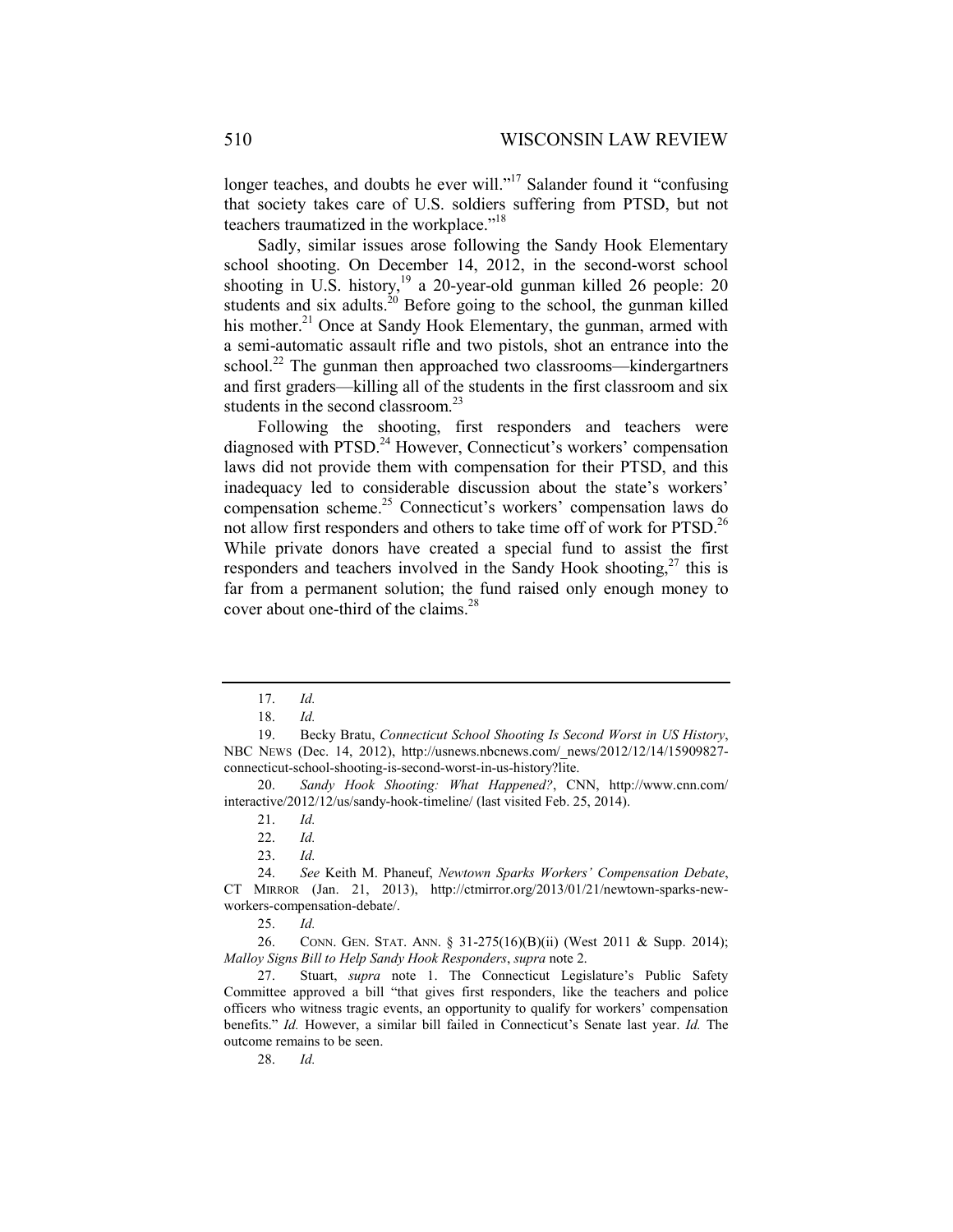Unfortunately, school shootings demonstrate just one area, among many, $^{29}$  in which employees who are not first responders or military personnel experience traumatic, though nonphysical, events at work that lead to PTSD. While the hope is that employees will never experience traumatic workplace events that lead to PTSD, in the event that employees do, workers' compensation laws need to provide such coverage if it is needed.

This Comment argues that states' workers' compensation laws better uphold the purpose of workers' compensation by explicitly providing coverage for PTSD as a mental-mental injury. Part I briefly explains PTSD and the history of workers' compensation. In addition, this Part provides an overview of the primary approaches states have taken to compensating mental-mental injuries. Next, Part II argues that PTSD should be compensated as a mental-mental injury under state workers' compensation schemes. Further, it offers a model workers' compensation statute to cover PTSD. And finally, Part III concludes that the proposed model statute provides policy makers with the appropriate balance of fairness and efficiency within the workers' compensation system.

### I. POSTTRAUMATIC STRESS DISORDER AND WORKERS' COMPENSATION: A BRIEF HISTORY

States implement different approaches in addressing PTSD and workers' compensation. Therefore, a basic knowledge of PTSD is useful to interpret why states hesitate to compensate mental-mental disorders. Furthermore, states weigh numerous policy concerns related to the objectives of workers' compensation. These competing policy objectives dictate how each state compensates workers for mental-mental injuries. In general, there are four approaches: mental-mental injuries are compensable if caused by gradual stress, even if the stress is not unusual; mental-mental injuries are compensable if the stimulus is unusual and/or sudden (these two approaches are often combined with one another); and mental-mental injuries are never compensable.

<sup>29.</sup> For example, "[o]n Aug. 3, 2010, Hartford Distributors employee Omar Shariff Thornton responded to his dismissal by fatally shooting eight people in the company's Manchester warehouse before killing himself." Phaneuf, *supra* note 24.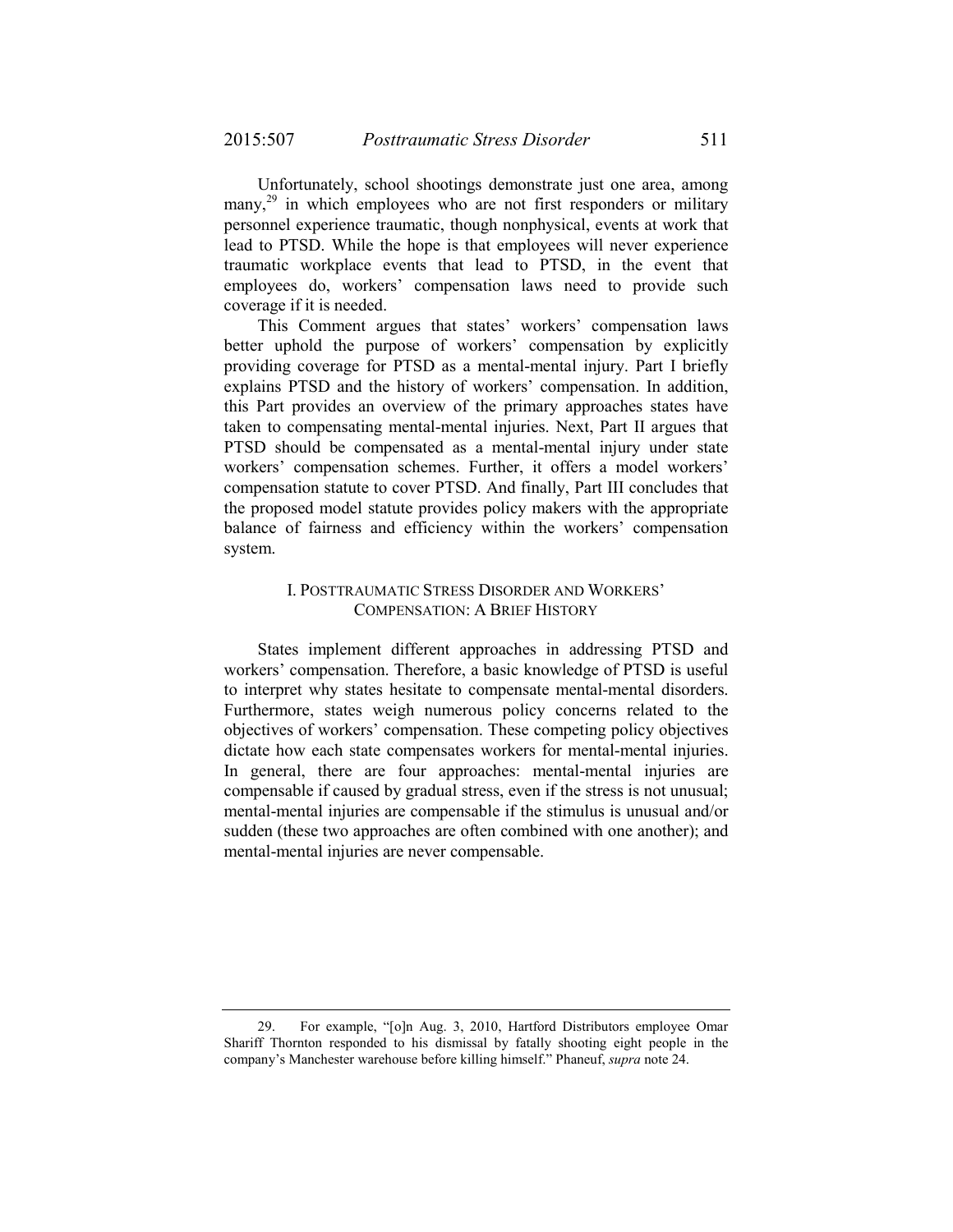#### *A. What Is PTSD?*

According to the *Diagnostic and Statistical Manual of Mental*  Disorders: DSM-5,<sup>30</sup> "[t]he essential feature of [PTSD] is the development of characteristic symptoms following exposure to one or more traumatic events."<sup>31</sup> PTSD can be triggered by directly experiencing or witnessing, in person, "[e]xposure to actual or threatened death, serious injury, or sexual violence."<sup>32</sup> Examples of witnessed events that could trigger PTSD include: "serious injury, unnatural death, physical or sexual abuse of another person due to violent assault, domestic violence, accident, war or disaster, or a medical catastrophe in one's child."33

In addition to being exposed to a traumatic event, a PTSD diagnosis requires the presence of one or more "intrusion symptoms associated with the traumatic event(s). $1.34$  "Intrusion symptoms" include experiencing "[r]ecurrent, involuntary, and intrusive distressing memories" or dreams associated with the traumatic event.<sup>35</sup> A diagnosis of PTSD also requires that an individual (1) persistently avoid stimuli associated with the traumatic event; (2) experience "[n]egative alterations in cognitions and mood associated with the traumatic event[]," such as feeling detached or estranged from others and experiencing a diminished interest in participating in significant activities; and (3) experience "alterations in arousal and reactivity associated with the traumatic event[]," such as irritability and angry outbursts, reckless and self-destructive behavior, problems with concentration, and sleep disturbances.<sup>36</sup> The symptoms must last longer than one month, and they cannot be attributed to the psychological effects of a substance, such as medication or alcohol, or to another medical condition.<sup>37</sup>

- 35. *Id.*
- 36. *Id.* at 271–72.
- 37. *Id.* at 272.

Rates of PTSD are higher among veterans and others whose vocation increases the risk of traumatic exposure (e.g., police, firefighters, emergency medical personnel). Highest rates (ranging from one-third to more than one-half of those exposed) are found among survivors of rape, military combat and captivity, and ethnically or politically motivated internment and genocide.

<sup>30.</sup> AM. PSYCHIATRIC ASS'N, DIAGNOSTIC AND STATISTICAL MANUAL OF MENTAL DISORDERS (5th ed. 2013).

<sup>31.</sup> *Id.* at 274.

<sup>32.</sup> *Id.* at 271.

<sup>33.</sup> *Id.* at 274.

<sup>34.</sup> *Id.* at 271.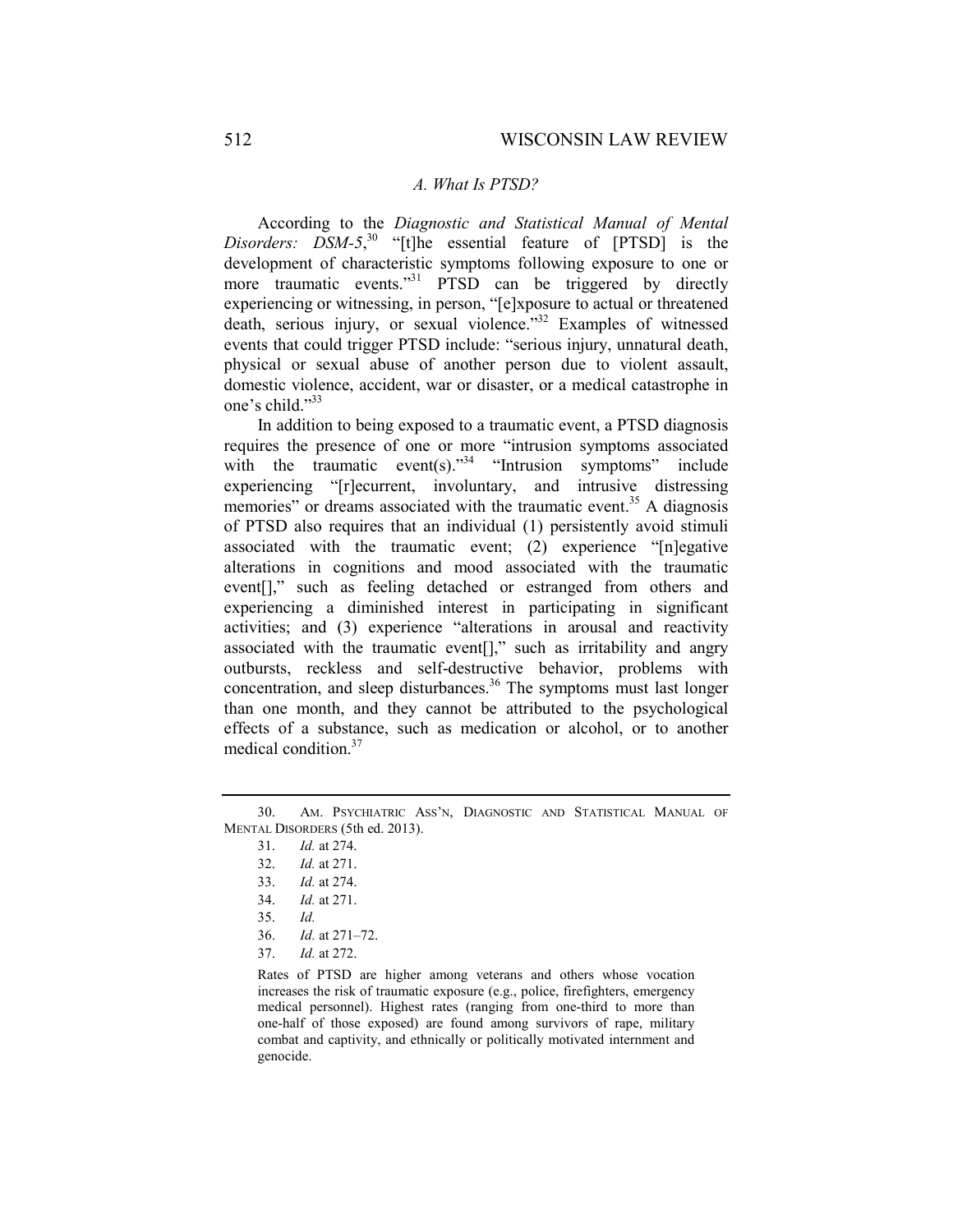#### *B. History of Workers' Compensation Laws*

As Professor Larson explains, "[t]he ultimate social philosophy behind [workers'] compensation liability is belief in the wisdom of providing, in the most efficient, most dignified, and most certain form, financial and medical benefits for the victims of work-connected injuries."38 The basic principle of workers' compensation is that "an employee is automatically entitled to certain benefits when she suffers a 'personal injury by accident arising out of and in the course of employment' or an occupational disease."<sup>39</sup> Employees who sustain work-related injuries have traditionally relied on tort remedies to recover damages.40 However, employees have found recovering under tort law to be unsatisfactory "because the employer often prolonged the litigation with numerous legal defenses that either prevented recovery or placed a significant financial hardship on the worker so that [employees] could not continue the lawsuit." $\frac{1}{1}$  in response, workers' compensation laws were created to ensure recovery for employees who were injured on the job.42 Thus, "negligence and fault are largely immaterial, both in the sense that the employee's contributory negligence does not lessen his or her rights and in the sense that the employer's complete freedom from fault does not lessen its liability."43 In a compromise, employees gave up their rights to sue their employers for massive tort awards, while employers agreed to provide assured, albeit modest, benefits.<sup>44</sup> Based on this system of compromise, it is curious that workers who incur work-related mental-mental injuries are not guaranteed compensation under many workers' compensation systems.<sup>45</sup>

*Id.* at 276.

<sup>38.</sup> 1 LEX K. LARSON, LARSON'S WORKERS' COMPENSATION LAW § 1.03[2] (Matthew Bender rev. ed. 2014).

<sup>39.</sup> *Id.* § 1.01.

<sup>40.</sup> Natalie D. Riley, *Mental-Mental Claims—Placing Limitations on Recovery Under Workers' Compensation for Day-to-Day Frustrations*, 65 MO. L. REV. 1023, 1029 (2000).

<sup>41.</sup> *Id.* at 1029 n.49.

<sup>42.</sup> *Id.* at 1029.

<sup>43.</sup> LARSON, *supra* note 38, § 1.01.

<sup>44.</sup> *Id.*

<sup>45.</sup> *See* N.D. CENT. CODE § 65-01-02(10)(b)(10) (2010 & Supp. 2013) (providing that a mental injury that arises from a mental stimulus is not a compensable injury); OHIO REV. CODE ANN. §  $4123.01(C)(1)$  (LexisNexis 2007 & Supp. 2014) (providing that injury does not include "[p]sychiatric conditions except where the claimant's psychiatric conditions have arisen from an injury or occupational disease sustained by that claimant or where the claimant's psychiatric conditions have arisen from sexual conduct in which the claimant was forced by threat of physical harm to engage or participate"); S.D. CODIFIED LAWS  $\S 62$ -1-1(7) (2009 & Supp. 2014) ("[Injury] does not include a mental injury arising from emotional, mental, or nonphysical stress or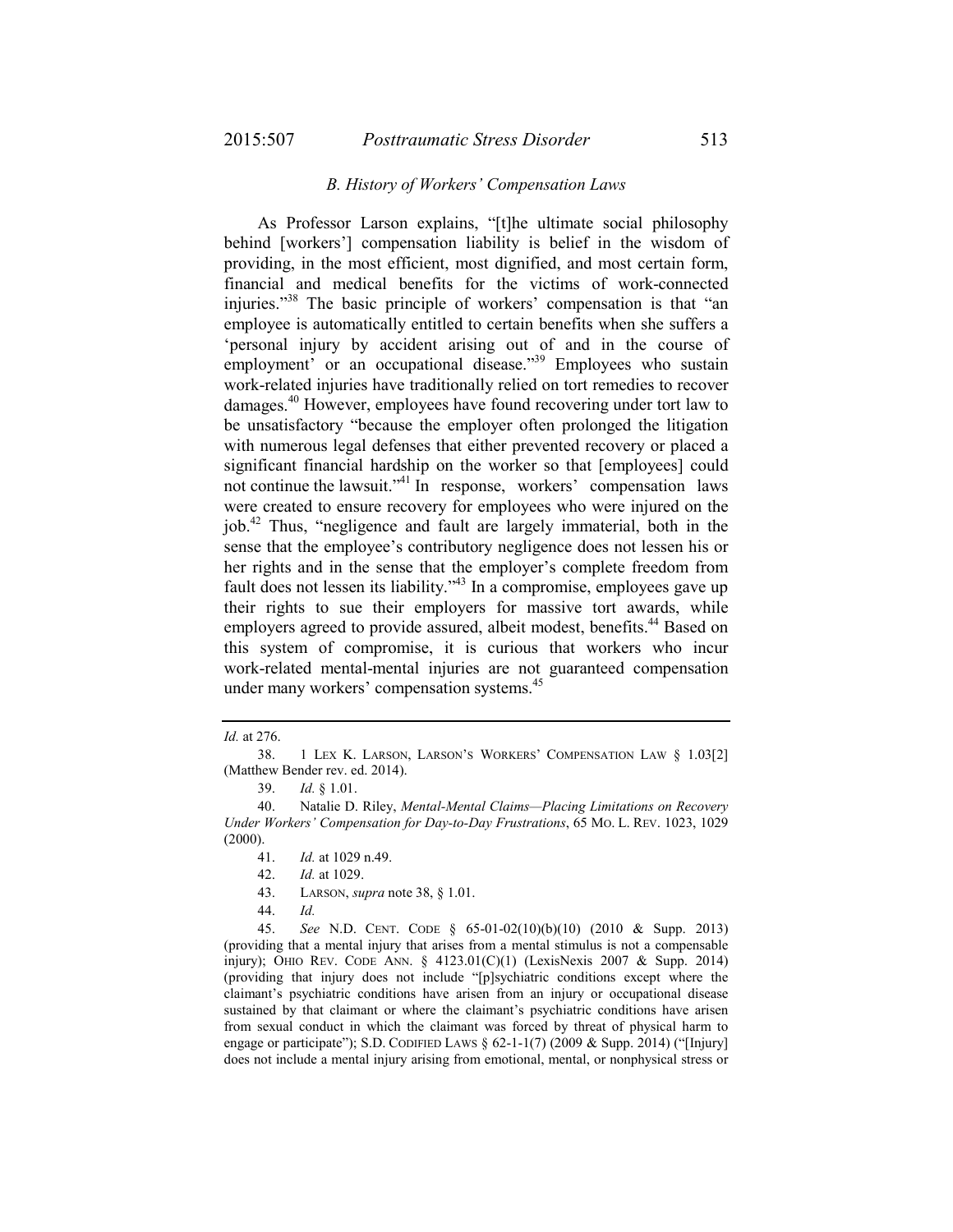#### *C. Current Approaches to Coverage for Mental-Mental Injuries*

Legislatures and courts are often reluctant to compensate mental-mental injuries for five reasons. First, due to the subjective nature of mental injuries and the fact that individuals react differently to mental stimuli, judges are uncomfortable evaluating such injuries.<sup>46</sup> Second, there is a fear that because mental injuries are more difficult to evaluate, they may be easier to falsify. $47$  Third, "diagnosis depends on self-reporting and a victim may not reveal the information needed to make a reliable diagnosis."<sup>48</sup> Fourth, establishing a direct causal link between the mental disorder and the workplace may be difficult when outside factors, such as an employee's personal life, could have also contributed to the injury.<sup>49</sup> And finally, "there is concern that compensating mental-mental claims will diminish funding for claims for physical injuries because of the increase in mental claims and the litigation expenses involved."<sup>50</sup> Based on such concerns, the amount of coverage provided for mental-mental injuries varies from state to state. However, there are four basic approaches to compensating mental-mental injuries.<sup>51</sup>

### 1. MENTAL-MENTAL INJURY IS COMPENSABLE IF CAUSED BY GRADUAL STRESS, EVEN IF THE STRESS IS NOT UNUSUAL

The first approach, used by nine states,<sup>52</sup> is to provide coverage for mental injuries caused by gradual stress, even if the stress was "not unusual by comparison with that of ordinary life or employment."<sup>53</sup> The

51. LARSON, *supra* note 3, § 56.06[2].

52. The nine states are as follows: California, CAL. LAB. CODE § 3208.3 (West 2011 & Supp. 2015); Delaware, *State v. Cephas*, 637 A.2d 20, 21 (Del. 1994); Hawaii, HAW. REV. STAT. ANN. § 386-3 (LexisNexis 2010); Indiana, *Hansen v. Von Duprin, Inc.*, 507 N.E.2d 573, 576 (Ind. 1987); Massachusetts, MASS. ANN. LAWS ch. 152, § 1 (LexisNexis 2000 & Supp. 2014); Michigan, MICH. COMP. LAWS ANN. § 418.301 (West Supp. 2014); Minnesota, MINN. STAT. ANN. § 176.011 (West Supp. 2015); New Jersey, *Simon v. R. H. H. Steel Laundry, Inc.*, 95 A.2d 446, 450 (Hudson County Ct. 1953), *aff'd*, 98 A.2d 604, 605 (N.J. Sup. Ct. App. Div. 1953); Oregon, OR. REV. STAT. § 656.802 (2013).

53. LARSON, *supra* note 3, § 56.06[2].

stimuli. A mental injury is compensable only if a compensable physical injury is and remains a major contributing cause of the mental injury, as shown by clear and convincing evidence."); *infra* Part I.C.3.

<sup>46.</sup> Frances Codd Slusarz, *Workplace Stress Claims Resulting from September 11th*, 18 LAB. LAW. 137, 139 (2002).

<sup>47.</sup> *Id.* at 140.

<sup>48.</sup> *Id.*

<sup>49.</sup> *Id.*

<sup>50.</sup> Riley, *supra* note 40, at 1032.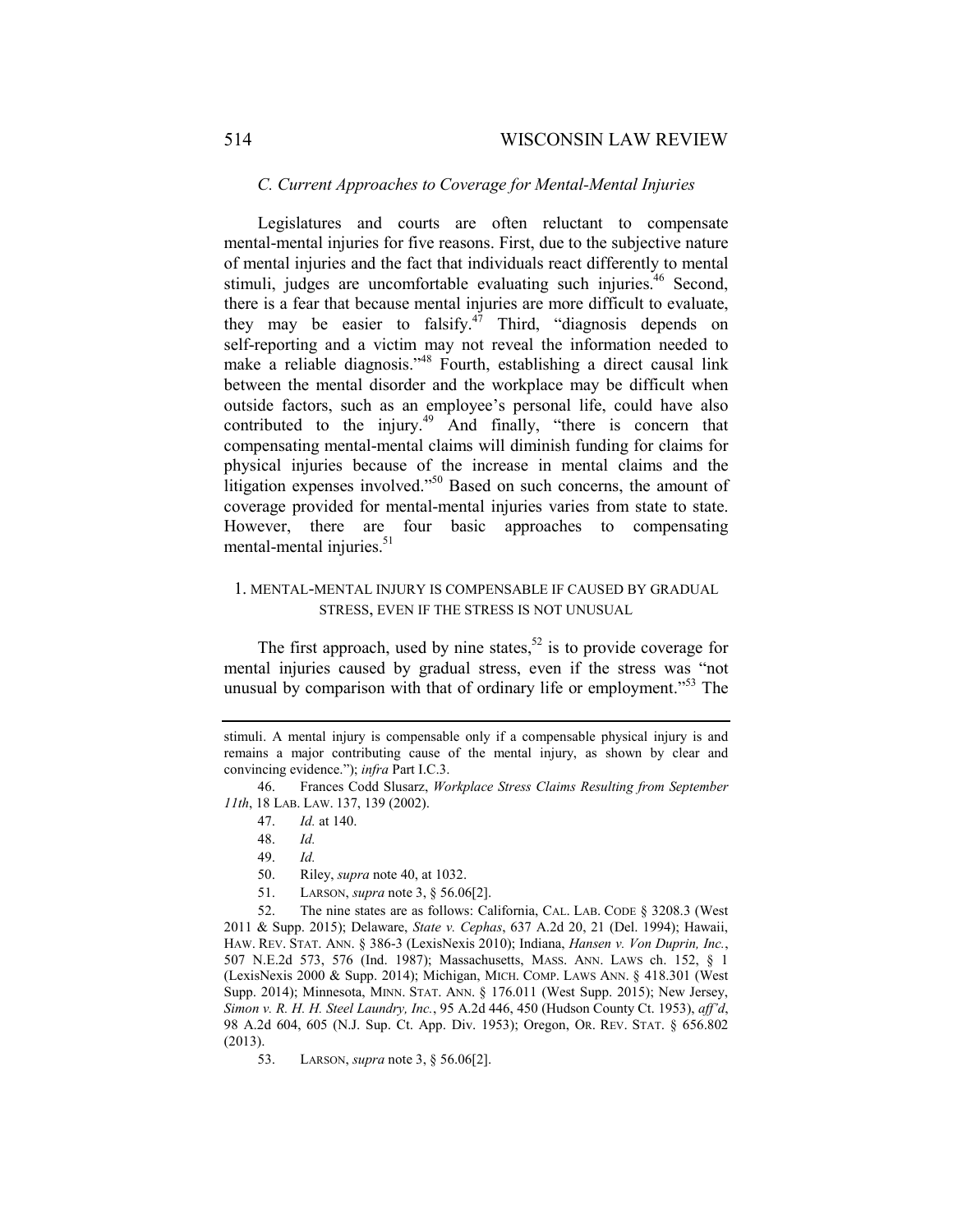states that follow this approach are sympathetic to mental-mental injuries and do not require a certain type of stimulus for coverage to be provided. As Professor Larson explains, "[t]he jurisdictions in this group say, in effect, 'We do not ask whether the stress is greater than that of ordinary life or employment; it is enough that this stress contributed to this breakdown."<sup>54</sup>

For example, the Supreme Court of Delaware adopted such a standard in *State v. Cephas*. 55 Cephas was a staff lieutenant at the Delaware Correctional Center.<sup>56</sup> His primary responsibility "was to handle the classifications and grievances for approximately 375 inmates. As a result, he was responsible for an average of 30 complaints per week and for determining the movement of inmates into different security units."<sup>57</sup> "Cephas also made parole recommendations and . . . supervised between 30 to 60 correctional officers on any given shift." $58$  When Cephas assumed the duties of another staff lieutenant, he increased "his caseload from 375 inmates to approximately 1100 inmates and [took on] 16 hours of overtime per week."

Shortly after the increase in responsibility, "Cephas began to experience severe headaches, flashes of light in his eyes, blackouts, nausea, vomiting, and hives."<sup>60</sup> Cephas attributed the symptoms to the tension he was under due to his increased workload and testified that his symptoms would subside once he went home.<sup>61</sup> The court affirmed Cephas' award of compensation and held that "a mental injury is compensable even if: (1) there was no prior physical trauma; (2) the injury was the result of gradual stimuli rather than a sudden shock; and (3) the job-related stress causing the injury was not unusual." $62$ 

### 2. MENTAL-MENTAL INJURY IS COMPENSABLE IF THE STIMULUS IS UNUSUAL AND/OR SUDDEN

The second and third approaches to compensating mental-mental injuries, followed by 23 states,  $63$  require that the mental stimulus be

<sup>54.</sup> *Id.* § 56.06[7].

<sup>55.</sup> 637 A.2d 20 (Del. 1994).

<sup>56.</sup> *Id.* at 21.

<sup>57.</sup> *Id.*

<sup>58.</sup> *Id.*

<sup>59.</sup> *Id.*

<sup>60.</sup> *Id.* at 21–22.

<sup>61.</sup> *Id.* at 22.

<sup>62.</sup> *Id.* at 21.

<sup>63.</sup> The 23 states are as follows: Alaska, ALASKA STAT. § 23.30.010 (2012); Arizona, ARIZ. REV. STAT. ANN. § 23-1043.01 (1995); Colorado, COLO. REV. STAT. ANN.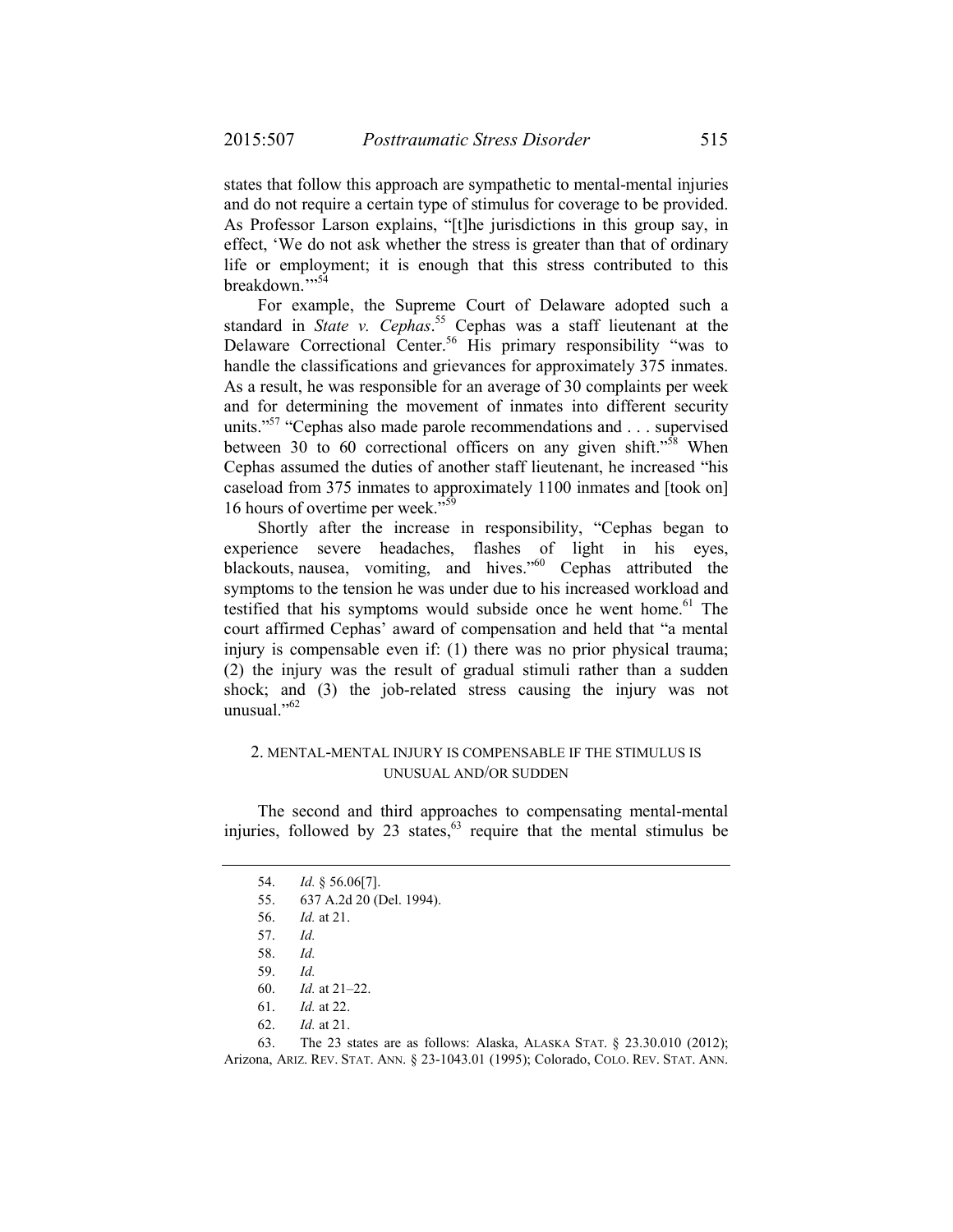unusual<sup>64</sup> and/or sudden.<sup>65</sup> The two standards are closely related. For example, Arizona's workers' compensation statute provides coverage for mental-mental injuries when caused by "some unexpected, unusual or extraordinary stress related to the employment."<sup>66</sup> This standard encompasses both an unusual and sudden stimulus.

One state that follows the unusual-stimulus approach is Wisconsin.67 In *School District Number 1 v. Department of Industry,*  Labor & Human Relations,<sup>68</sup> the Wisconsin Supreme Court addressed whether a high school guidance counselor sustained a compensable injury.69 The counselor experienced an acute anxiety reaction when she received a list of student recommendations that, among other things, asked for her dismissal.<sup>70</sup> The copy of the recommendations that the counselor received had been blacked out, making it extremely difficult to discern the students' recommendation to remove the counselor from the staff. $71$ 

The Wisconsin Supreme Court, in ruling that the guidance counselor did not sustain a compensable injury, explained:

<sup>§</sup> 8-41-301 (West 2013); Illinois, *Pathfinder Co. v. Indus. Comm'n.*, 343 N.E.2d 913, 917 (Ill. 1976); Iowa, *Dunlavey v. Econ. Fire & Cas. Co.*, 526 N.W.2d 845, 855 (Iowa 1995); Louisiana, LA. REV. STAT. ANN. § 23:1021 (2010 & Supp. 2015); Maine, ME. REV. STAT. ANN. tit. 39-A, § 201 (2001); Maryland, *Means v. Baltimore Cnty.*, 689 A.2d 1238, 1242 (Md. 1997); Mississippi, *Dillon v. Roadway Express, Inc.*, 823 So. 2d 588, 591 (Miss. Ct. App. 2002); Missouri, *Fogelsong v. Banquet Foods Corp.*, 526 S.W.2d 886, 892 (Mo. Ct. App. 1975); Nebraska, NEB. REV. STAT. ANN. § 48-101.01 (LexisNexis 2012 & Supp. 2013) (coverage limited to first responders); Nevada, NEV. REV. STAT. ANN. § 616C.180 (LexisNexis 2012); New Mexico, N.M. STAT. ANN. § 52-1-24 (LexisNexis 2004); New York, N.Y. WORKERS' COMP. LAW § 2 (McKinney 2013); North Carolina, *Lane v. Am. Nat'l Can Co.*, 640 S.E.2d 732, 735 (N.C. Ct. App. 2007); Pennsylvania, *C. Hannah & Sons Constr. v. Workers' Comp. Appeal Bd. (Days)*, 784 A.2d 860, 865 (Pa. Commw. Ct. 2001); Rhode Island, R.I. GEN. LAWS § 28-34-2 (2003); South Carolina, S.C. CODE ANN. § 42-1-160 (Supp. 2013); Utah, UTAH CODE ANN. § 34A-2-402 (LexisNexis 2011); Vermont, *Bedini v. Frost*, 678 A.2d 893, 894 (Vt. 1996); Virginia, *Teasley v. Montgomery Ward & Co.*, 415 S.E.2d 596, 598 (Va. Ct. App. 1992); Washington, *Rothwell v. Nine Mile Falls Sch. Dist.*, 206 P.3d 347, 352 (Wash. Ct. App. 2009); Wisconsin, *Sch. Dist. No. 1, Vill. of Brown Deer v. Dep't of Indus., Labor & Human Relations*, 62 Wis. 2d 370, 377–78, 215 N.W.2d 373 (1974).

<sup>64.</sup> LARSON, *supra* note 3, § 56.06[6]. Unusual stress is typically defined as "greater than the stress of everyday life, or sometimes greater than that of ordinary employment." *Id.* 

<sup>65.</sup> *Id.* § 56.06[5].

<sup>66.</sup> ARIZ. REV. STAT. ANN. § 23-1043.01.

<sup>67.</sup> *See, e.g.*, *Sch. Dist. No. 1, Vill. of Brown Deer*, 62 Wis. 2d at 377–78.

<sup>68.</sup> 62 Wis. 2d 370, 215 N.W.2d 373 (1974).

<sup>69.</sup> *Id.* at 371.

<sup>70.</sup> *Id.* at 371–72.

<sup>71.</sup> *Id.* at 371.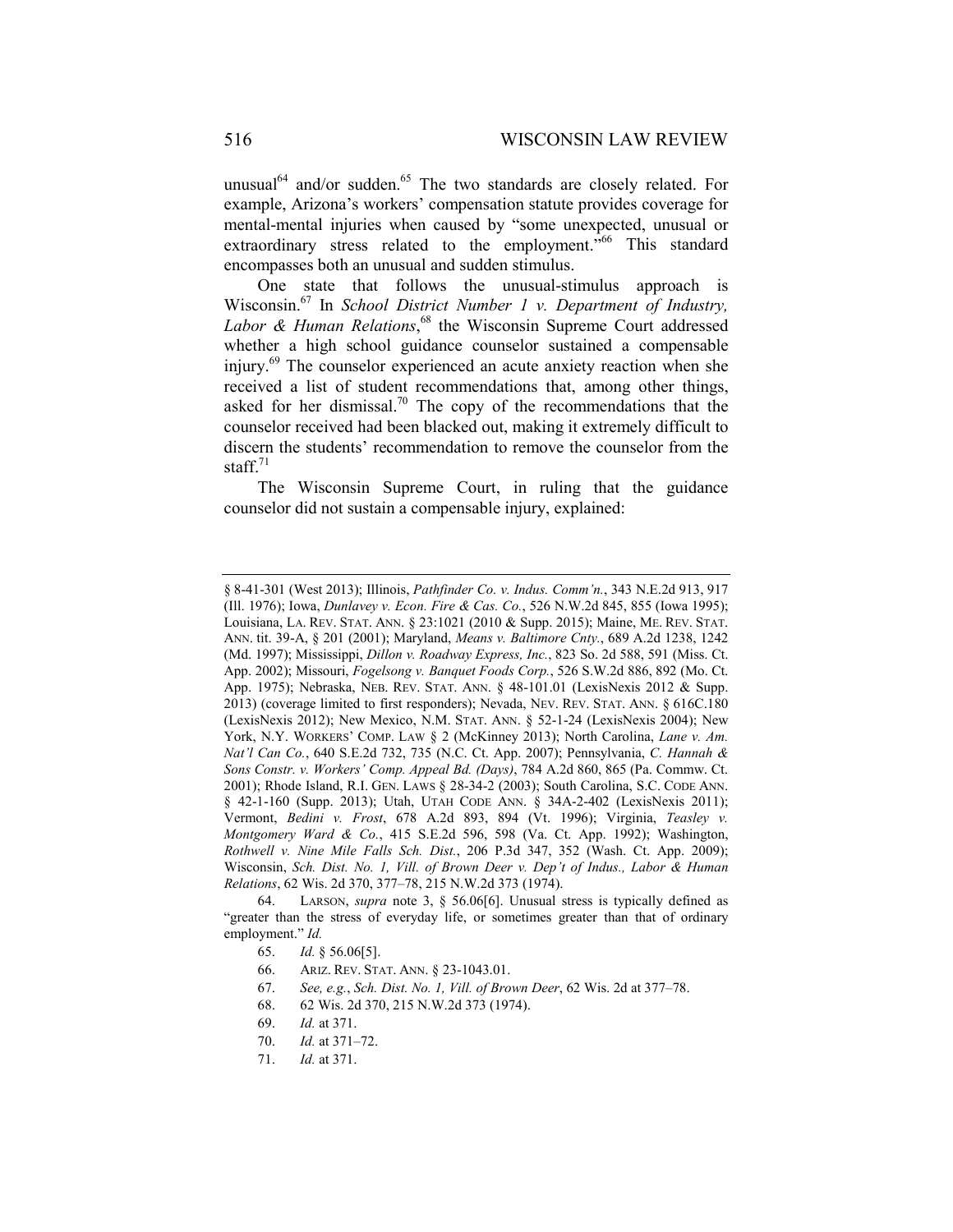[I]t is the opinion of this court that mental injury nontraumatically caused must have resulted from a situation of greater dimensions than the day-to-day emotional strain and tension which all employees must experience. Only if the "fortuitous event unexpected and unforeseen" can be said to be so out of the ordinary from the countless emotional strains and differences that employees encounter daily without serious mental injury will liability under [Wisconsin's Workers' Compensation Act] be found.<sup>72</sup>

Thus, the court found that the counselor's injury was not compensable because "[t]he mere receipt of a partially blacked-out list of suggestions prepared by the student council which asked for her dismissal could not be deemed to be so out of the ordinary from the countless emotional strains and differences that employees encounter daily without serious mental injury."<sup>73</sup>

One state that follows the sudden-stimulus approach is Illinois.<sup>74</sup> In *Pathfinder Company v. Industrial Commission*, <sup>75</sup> the claimant worked as a packager and assembler for Pathfinder.<sup>76</sup> After showing another employee how to use the punch press, the claimant turned away and shortly thereafter heard cries for help.<sup>77</sup> The claimant turned back and saw that the employee had caught her hand in the press.<sup>78</sup> Further, when the claimant went to help the injured woman, the claimant pulled out the woman's severed hand.<sup>79</sup> The claimant fainted at the sight of the severed hand and, about a year later, was diagnosed with peripheral neuritis and residual anxiety.<sup>80</sup> The court, in concluding that the claimant did in fact suffer a compensable injury, explained that "an employee who, like the claimant here, suffers a sudden, severe emotional shock traceable to a definite time, place and cause which causes psychological injury or harm has suffered an accident within the meaning of [Illinois' Workers' Compensation Act], though no physical trauma or injury was sustained."<sup>81</sup>

78. *Id.*

<sup>72.</sup> *Id.* at 377–78.

<sup>73.</sup> *Id.* at 378.

<sup>74.</sup> *See*, *e.g.*, *Pathfinder Co. v. Indus. Comm'n.*, 343 N.E.2d 913, 917 (Ill.

<sup>1976).</sup> 

<sup>75.</sup> 343 N.E.2d 913 (Ill. 1976).

<sup>76.</sup> *Id.* at 914.

<sup>77.</sup> *Id.* at 914–15.

<sup>79.</sup> *Id.* at 915.

<sup>80.</sup> *Id.*

<sup>81.</sup> *Id.* at 917.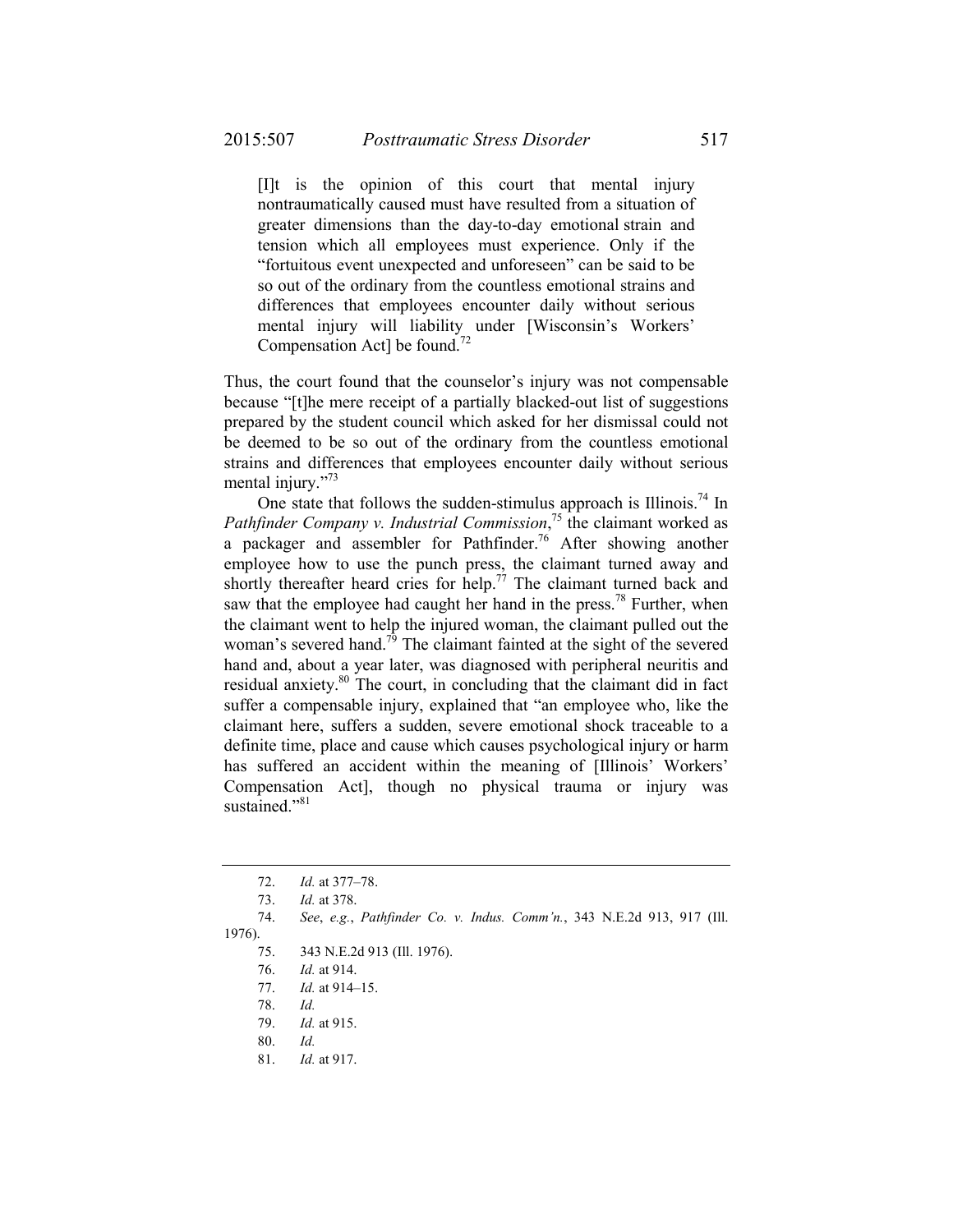3. MENTAL-MENTAL INJURIES ARE NEVER COMPENSABLE

The final approach, followed by 18 states, $82$  is to not compensate mental-mental injuries at all. $83$  In these jurisdictions there must be some physical component to the injury.<sup>84</sup> For example, in Florida:

A mental or nervous injury due to stress, fright, or excitement only is not an injury by accident arising out of the employment. Nothing in this section shall be construed to allow for the payment of benefits under this chapter for mental or nervous injuries without an accompanying physical injury requiring medical treatment. A physical injury resulting from mental or nervous injuries unaccompanied by physical trauma requiring medical treatment shall not be compensable under this chapter.<sup>85</sup>

States that follow this approach are not sympathetic to workers who suffer from mental-mental injuries.

### II. PROPOSAL OF A MODEL STATUTE: FINDING THE APPROPRIATE BALANCE

States should explicitly recognize and cover PTSD as a mental-mental injury in their workers' compensation statutes. Despite

<sup>82.</sup> The 18 states are as follows: Alabama, ALA. CODE § 25-5-1(9) (LexisNexis 2007); Arkansas, ARK. CODE ANN. § 11-9-113(a)(1) (2012) (stating that the physical injury limitation does not apply to "any victim of a crime of violence"); Connecticut, CONN. GEN. STAT. ANN. § 31-275(16)(B) (West 2011 & Supp. 2014); Florida, FLA. STAT. ANN. § 440.093(1) (West 2009); Georgia, *Columbus Fire Dep't v. Ledford*, 523 S.E.2d 58, 61 (Ga. Ct. App. 1999); Idaho, IDAHO CODE ANN. § 72-451 (2006); Kansas, *Bernard v. Doskocil Cos.*, 861 F. Supp. 1006, 1016 (D. Kan. 1994); Kentucky, KY. REV. STAT. ANN. § 342.0011(1) (LexisNexis 2011); Montana, MONT. CODE ANN. § 39-71-119(3) (2013); New Hampshire, N.H. REV. STAT. ANN.  $\S 281-A:2(XI)$  (LexisNexis 2008 & Supp. 2014); North Dakota, N.D. CENT. CODE § 65-01-02(10) (2010 & Supp. 2013); Ohio, OHIO REV. CODE ANN. § 4123.01(C) (LexisNexis 2007 & Supp. 2014) (allowing recovery if PTSD arose "from sexual conduct in which the claimant was forced by threat of physical harm to engage or participate"); Oklahoma, OKLA. STAT. ANN. tit. 85A, § 13(A)(1) (West Supp. 2015); South Dakota, S.D. CODIFIED LAWS § 62-1-1(7) (2009 & Supp. 2014); Tennessee, TENN. CODE ANN. § 50-6-102(15) (2014); Texas, *Duncan v. Emp'rs Cas. Co.*, 823 S.W.2d 722, 725 (Tex. App. 1992); West Virginia, W. VA. CODE ANN.  $\S$  23-4-1f (LexisNexis 2010); and Wyoming, Wyo. STAT. ANN.  $\S$  27-14-102(xi) (2013 & Supp. 2014).

<sup>83.</sup> LARSON, *supra* note 3, § 56.06[1][c].

<sup>84.</sup> *Supra* note 82.

<sup>85.</sup> FLA. STAT. ANN. § 440.093.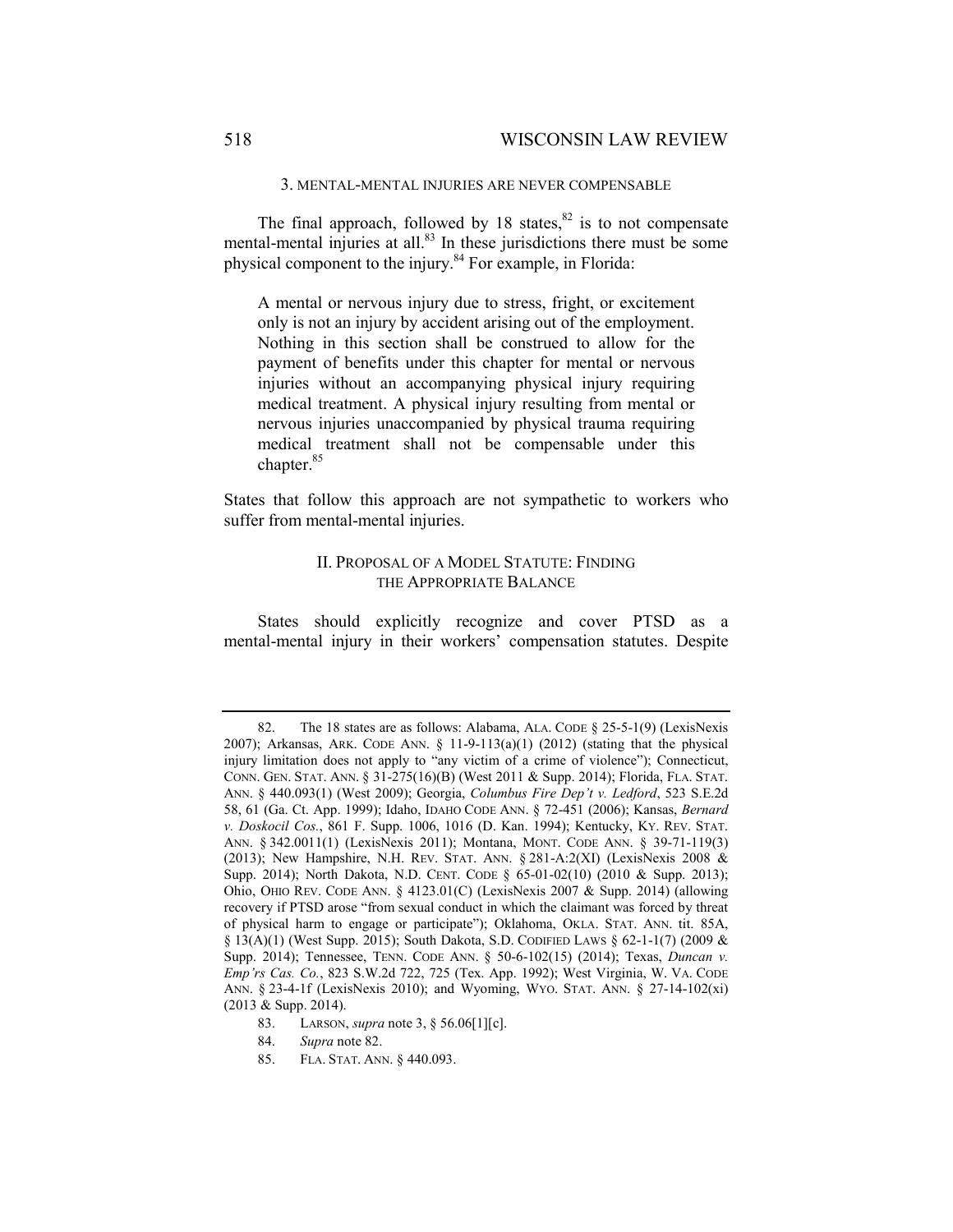PTSD's controversy,<sup>86</sup> or the fact that rates of PTSD are higher in veterans and first responders, $87$  the purpose of workers' compensation has always remained the same: to compensate employees for workplace injuries.88 Thus, when tragic events such as school shootings occur, people in traditionally nontraumatic careers should be able to recover for their workplace injuries in a timely manner.<sup>89</sup>

This Part presents a model statute that allows workers who suffer from mental-mental injuries to receive workers' compensation benefits. The proposed model statute effectuates the purpose of workers' compensation by addressing the two main components of such statutes: a definition of "accidental injury"<sup>90</sup> and a causal nexus standard.<sup>91</sup> States' interpretations of the phrase "accidental injury" determine which workplace injuries will be compensable.<sup>92</sup> The causal nexus requirement provides the parameters for what injuries are considered sufficiently connected to the workplace to receive compensation.<sup>93</sup>

Following an overview of the model statute, this Part provides a more in-depth analysis of each component. This analysis demonstrates how the model statute addresses the policy and pragmatic concerns of legislatures and employers. Further, it illustrates how society's current understanding of mental injuries renders the coverage of such injuries fundamental under workers' compensations laws.

#### *A. Overview of Model Statute*

This Section proposes a model statute that appropriately balances the states' policy concerns in two ways. First, it defines "accidental injury" in such a way that both mental and physical injuries are covered,

<sup>86.</sup> Robert L. Spitzer, Michael B. First & Jerome C. Wakefield, *Saving PTSD from Itself in DSM-V*, 21 J. ANXIETY DISORDERS 233, 233 (2007) ("Since its introduction into DSM-III in 1980, no other DSM diagnosis, with the exception of Dissociative Identity Disorder (a related disorder), has generated so much controversy in the field as to the boundaries of the disorder, diagnostic criteria, central assumptions, clinical utility, and prevalence in various populations.").

<sup>87.</sup> AM. PSYCHIATRIC ASS'N, *Supra* note 30, at 276.

<sup>88.</sup> LARSON, *supra* note 38, § 1.03[2].

<sup>89.</sup> Presently, only two states, Connecticut and Minnesota, explicitly cover PTSD in some fashion. CONN. GEN. STAT. ANN. § 31-275 (West 2011 & Supp. 2014); MINN. STAT. ANN. § 176.011 (West Supp. 2015). In Connecticut, however, coverage is limited to firefighters in specific situations. CONN. GEN. STAT. ANN. § 31-275(16)(B)(ii)*.* 

<sup>90.</sup> LARSON, *supra* note 38, § 1.01.

<sup>91.</sup> *Id.*

<sup>92.</sup> *See* James M. Inman, Note, *Where Are You Hurt? Kentucky Redefines Workers' Compensation Injury in a Post-Traumatic Stress Disorder World*, 96 KY. L.J. 465, 474 (2008).

<sup>93.</sup> *See id.*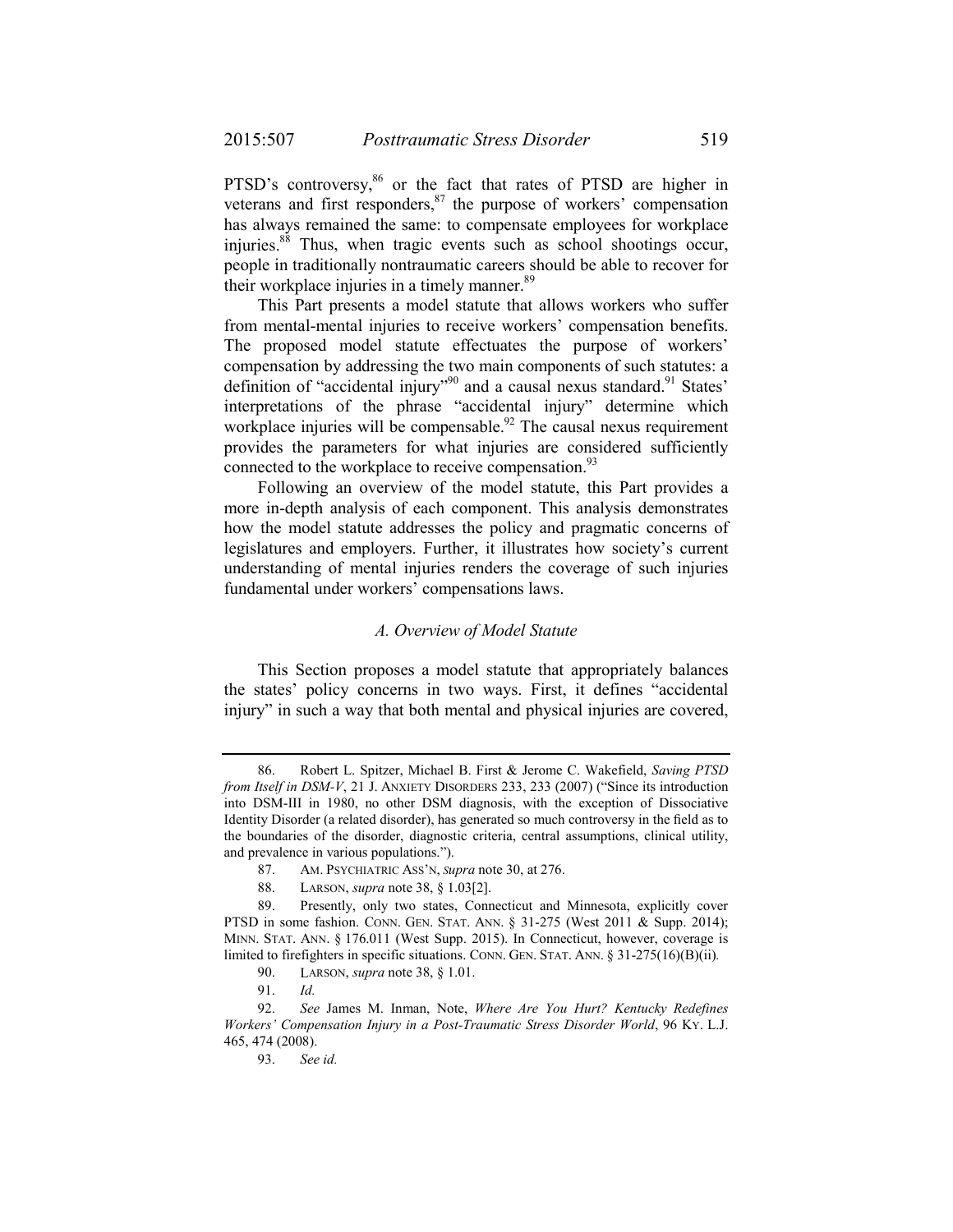thereby effectuating the purpose of workers' compensation: to provide employees with certain benefits when they suffer from a workplace injury.<sup>94</sup> Second, it sets parameters for the causal nexus requirement that provide the flexibility and discretion to allow the fact finder to evaluate cases individually and exclude fraudulent claims.

### 1. MODEL DEFINITION FOR "ACCIDENTAL INJURY"

States better uphold the intent of workers' compensation laws by following Wisconsin's lead in defining accidental injury as "mental or physical harm to an employee,"95 while explicitly including PTSD as a covered mental illness. This definition is clear yet broad enough to encompass both mental and physical injuries, thereby acknowledging the primary goal of the workers' compensation system: that employees are automatically entitled to certain benefits when they suffer from a workplace injury.<sup>96</sup> Further, because this definition is broad and inclusive up front, thus allowing more claims to be brought into the workers' compensation system, it allows states to use the causal nexus requirement on the back end to appropriately limit coverage. Accordingly, employers are incentivized to challenge claims on the basis that employees do not meet the causal nexus requirement, as opposed to asserting that the injury is not covered, thereby focusing litigation on the critical issue: whether the injury was caused by the employment.  $97$ 

By recognizing that workplace injuries are compensable whether mental or physical in nature, policy makers and employers send a message that "[t]he nature of a mental injury does not make it less deserving of coverage."98 And further, because it may not be prudent to compensate *every* workplace injury, limiting the types of injuries that are compensable on the back end allows policy makers to experiment with what limitations are necessary, as opposed to denying claims outright for certain types of injuries. Such an approach allows policy makers to experiment to find the most pragmatic balance of fairness and efficiency within each state's workers' compensation system.

The natural response to this suggestion is that policy makers *have* experimented and have found a balance. And while this may be true,

<sup>94.</sup> LARSON, *supra* note 38, § 1.01.

<sup>95.</sup> WIS. STAT. § 102.01(2)(c) (2013–14).

<sup>96.</sup> LARSON, *supra* note 38, § 1.01.

<sup>97.</sup> While employers may prefer to have both defenses available, redirecting workers' compensation schemes away from the distracting question and toward resolving whether or not there is a casual link between the injury and the workplace is more aligned with the purpose of workers' compensation. *See id.* 

<sup>98.</sup> *State v. Cephas*, 637 A.2d 20, 25 (Del. 1994).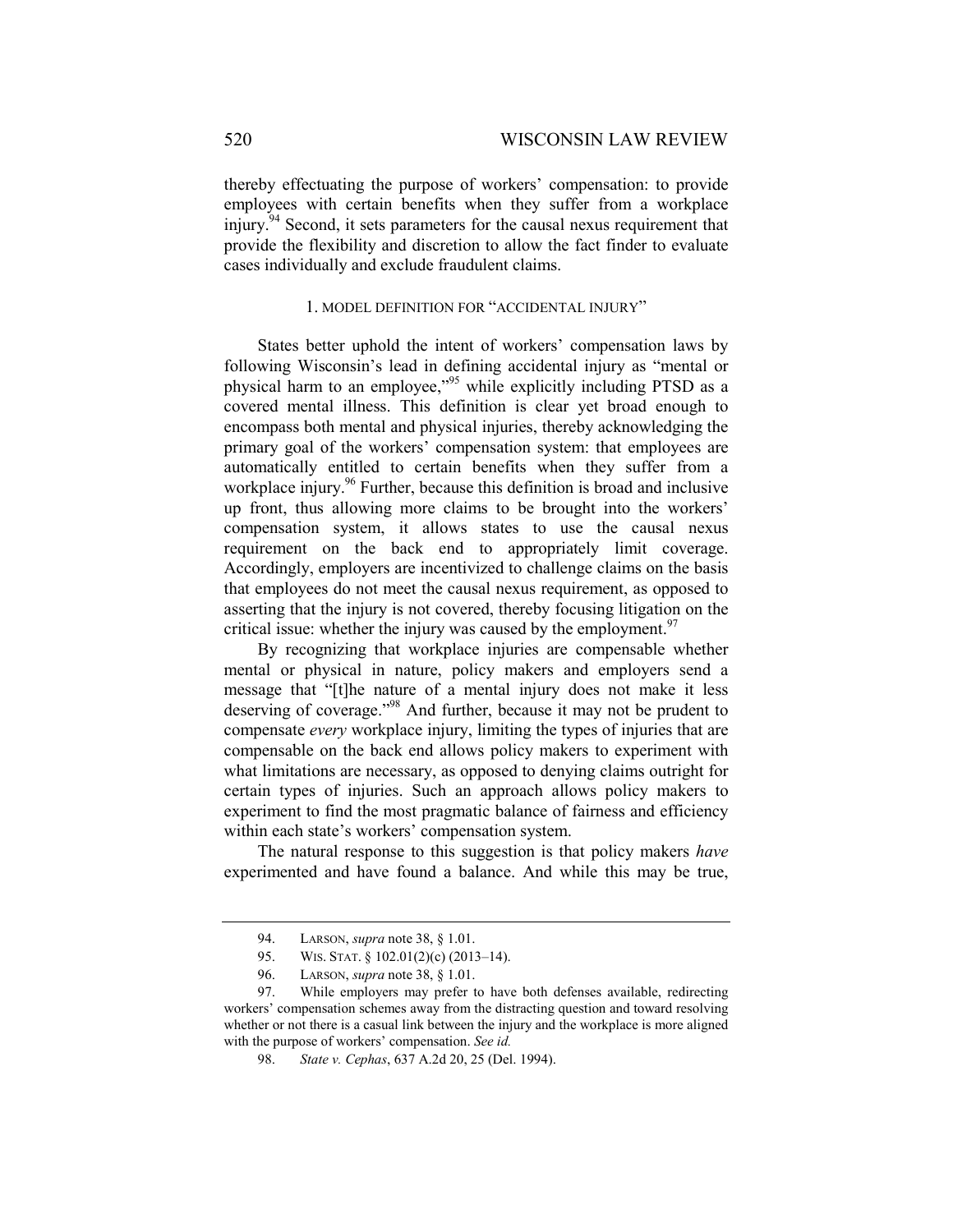despite policy makers' best intentions, the current balance struck by workers' compensation systems is simply not good enough. If it were, the plight faced by the teachers and first responders involved in the Red Lake and Sandy Hook school shootings would have been nonexistent; the workers' compensation system would have provided them with the compensation they needed to treat their injuries. We, as a society, *cannot* be okay with a balance that allows workers who have sustained PTSD as a result of situations like the Red Lake and Sandy Hook school shootings to go uncompensated.<sup>99</sup>

#### 2. MODEL CAUSAL NEXUS STANDARD

A model causal nexus statute should read:

(1) Mental injuries shall be compensated under this title, unless they arise under subsection (3), if:

(a) a claimant offers clear and convincing evidence demonstrating objectively that his or her working conditions were actually stressful and that such conditions were a substantial cause of claimant's mental injury; $^{100}$  and

(b) the mental injury is diagnosed by a psychologist or psychiatrist duly licensed to practice in the jurisdiction in which treatment is rendered, using the latest criteria of the American Psychiatric Association's Diagnostic and Statistics Manual of Mental Disorders  $(DSM).^{101}$ 

(2) Under subsection (1), a claimant need not prove that:

(a) there is any physical component to the injury;

(b) the injury was the result of a sudden shock or stimulus rather than the result of gradual stress or gradual stimulus; or

(c) the job-related stress causing the injury is unusual. $102$ 

(3) Mental injuries that result from "disciplinary action, work evaluation, job transfer, layoff, demotion, termination, or similar action taken in good faith by the employer," shall not be compensable. $103$ 

This proposed standard addresses many of the issues discussed later in this Comment. Section 1(a) articulates that the claimant must suffer from injuries that are actually caused by the claimant's stressful employment. Section 1(a) adopts the common view that a claimant's subjective opinion alone that her employment substantially caused her

<sup>99.</sup> *See* Robertson, *supra* note 2; Stuart, *supra* note 1.

 <sup>100.</sup> *Cephas*, 637 A.2d at 27.

 <sup>101.</sup> *See* IDAHO CODE ANN. § 72-451 (2006).

 <sup>102.</sup> *Cephas*, 637 A.2d at 21.

 <sup>103.</sup> *See* ALASKA STAT. § 23.30.010 (2012).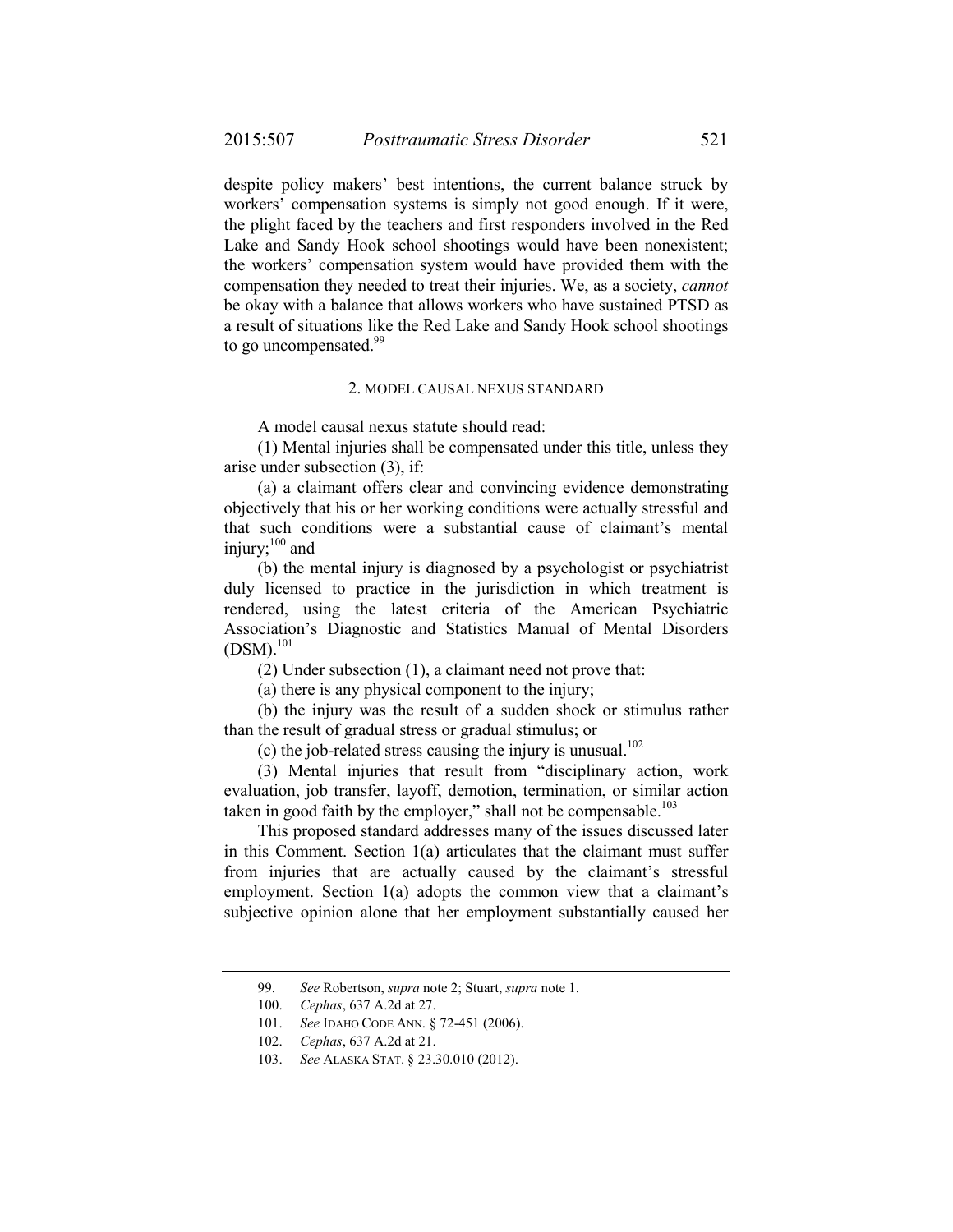injuries is insufficient.<sup>104</sup> What section 1(a) does *not* do is require that the claimant prove that other people similarly situated would have felt the same amount of stress.<sup>105</sup> Rather, section 1(a) allows the fact finder to exercise discretion in deciding whether or not the claimant's injury was substantially caused by workplace stress. In doing so, section 1(a) grants the flexibility that is necessary to evaluate cases individually and exclude fraudulent claims.

Section 1(b) requires that the latest DSM recognize the claimant's mental injury. This ensures that the claimant is suffering from an actual illness that can be diagnosed by a psychologist or psychiatrist. In doing so, section 1(b) eliminates some of policy makers' and employers' concerns surrounding fraud.<sup>106</sup>

Section 2 eliminates any physical injury requirement as well as any requirements that the stress be "sudden" or "unusual." Because the fact that a stimulus causing a mental injury is "sudden" or "unusual" does not guarantee the legitimacy of a claim nor that there is a causal link between the claim and the claimant's employment,<sup>107</sup> section 2 altogether eliminates the issue, thereby avoiding useless litigation. Further, by allowing "gradual" stress claims, section 2 acknowledges that stress-induced injuries are a type of injury that workers are exposed to, much like a factory worker may be exposed to a back or shoulder injury.108

Section 3 includes general exclusions that allow employers to effectively run and manage their businesses without fear of being liable for mental injuries that result from such actions. Section 3, by having a good faith requirement, balances the pragmatic notion that employers need to discipline, evaluate, fire, and take similar actions with employees with the acknowledgement that employers can go too far in taking such actions.109 In such instances, the employer could potentially be liable for mental injuries caused to an employee.

### *B. Defining "Accidental Injury"*

The first component of workers' compensation statutes is that employees are entitled to benefits when they suffer from an "accidental

 <sup>104.</sup> *See supra* Part II.C.3.

 <sup>105.</sup> *See* Interview with John Neal, Partner & S'holder at Stafford, Neal & Soule, S.C., and Adjunct Professor at the Univ. of Wis. Law Sch., in Madison, Wis. (Nov. 15, 2013).

 <sup>106.</sup> *See* Slusarz, *supra* note 46.

 <sup>107.</sup> *See* Victoria L. Ruhga, Comment, *Mental Stress and Workers' Compensation in Nebraska*, 69 NEB. L. REV. 842, 866 (1990).

 <sup>108.</sup> *See infra* note 113.

 <sup>109.</sup> *See infra* Part II.C.1.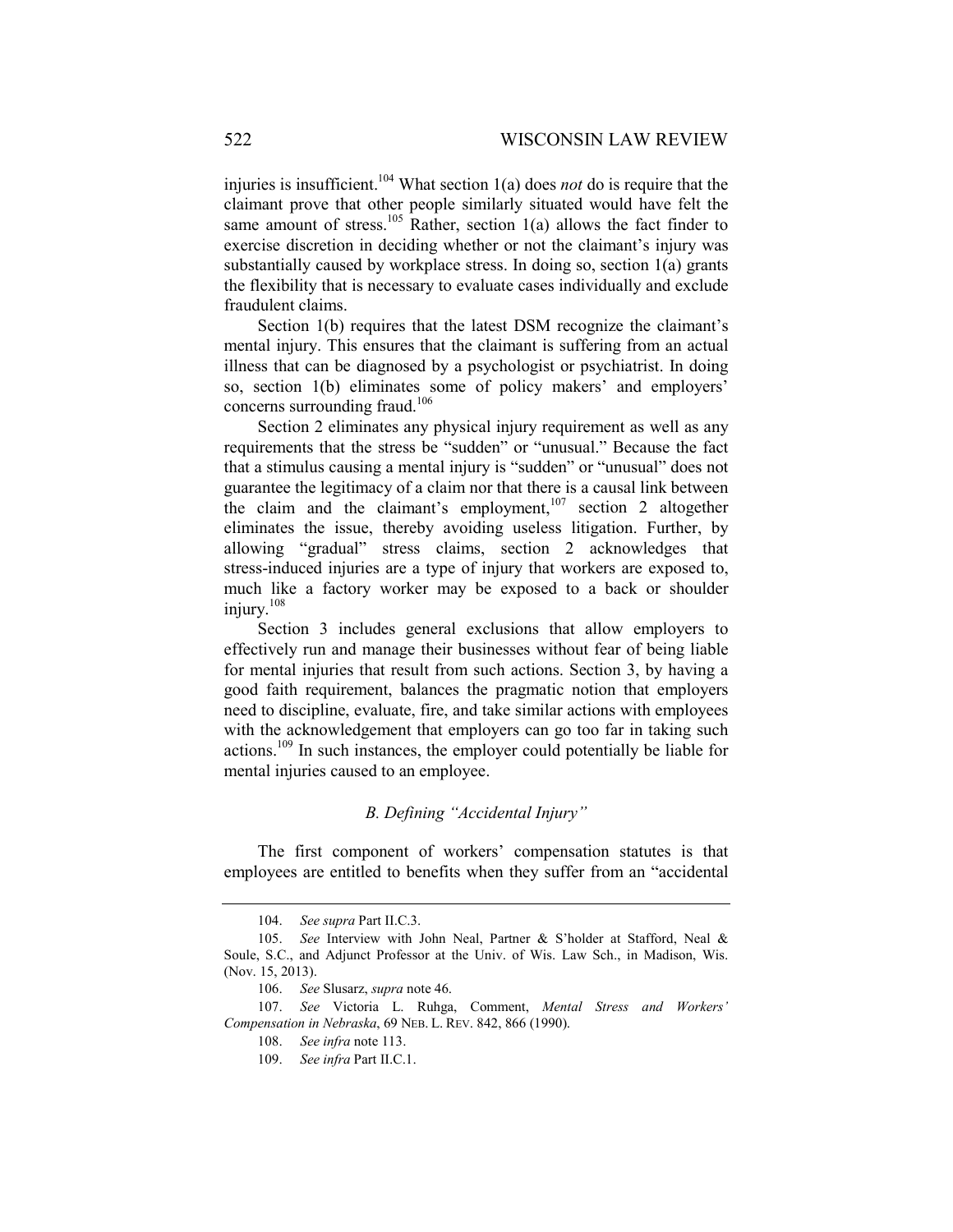injury."110 "Deciding what injuries are compensable is a legal determination and is a function of how inclusive a state wants its workers' compensation to be."<sup>111</sup> Although courts interpreting workers' compensation statutes often note that such statutes should be "liberally construed" to accomplish their goals and purposes, courts and legislatures have to make some initial policy determination about what to cover and what not to cover.<sup>112</sup>

Specifically, courts and legislatures are forced to make decisions as to where they want to strike the zero-sum balance between fairness and efficiency.113 As the fairness of workers' compensation systems increase, their efficiency decreases.<sup>114</sup> Thus, defining accidental injury "is crucial

113. Interview with John Neal, *supra* note 105. During my interview with Mr. Neal, he shared his thoughts and insights about workers' compensation systems compensating mental-mental injuries. Among the many things we discussed, I found three of Mr. Neal's observations particularly insightful. First, we discussed what type of workers' compensation system best meets the underlying policy objectives of workers' compensation statutes. Mr. Neal explained that, as with any legal system, the two competing objectives are efficiency and fairness. He explained that efficiency is about getting cases through the system, not having a lot of litigation, and not spending a lot of money. On the other hand, fairness is concerned with paying the right people the right amount of money, which requires more litigation, which incurs more costs. As such, efficiency and fairness have an inverse relationship. Thus, when determining the appropriate balance between these two competing concerns, policy makers have to ask what the system is willing to sacrifice. Second, Mr. Neal expressed his concern with the stigma attached to claimants who allege that they suffer from mental-mental injuries. He explained that implicit in the fears of judges, commentators, and employers that compensating mental-mental injuries will "open the floodgates" to fraudulent claims is the stigma that people do not actually suffer from mental injuries. Following this logic, if a claimant claims to suffer from a mental-mental injury, she must be lying. To the contrary, mental injuries such as PTSD do occur and have severe effects on the lives of many. Finally, Mr. Neal reflected upon Wisconsin's *School District No. 1 v. Department of Industry, Labor & Human Relations* decision and its treatment of mental-mental injuries. He characterized the court's standard as not being concerned with the individual claimant and the effect that the stressor had upon her, but instead as focusing on hypothetical considerations of whether other people in the claimant's profession would have reacted the same way to the stressor. Thus, based on this standard, if other hypothetical employees would not have reacted in the same way, the claimant does not get compensated because it is unclear whether the stress of the job caused the mental-mental injury, as opposed to some outside factor. Mr. Neal found this logic to be curious. He analogized that if a claimant worked as a ceiling tile installer and his shoulder wore out, would the relevant inquiry be whether the injury he sustained also happened to most other ceiling tile installers? The obvious answer to this question is no. The claimant would be compensated without regard to how the same type of work affected another worker's body.

114. *Id.* 

<sup>110</sup>*.* LARSON, *supra* note 38, § 1.01.

 <sup>111.</sup> Inman, *supra* note 92, at 473–74.

 <sup>112.</sup> *See, e.g.*, *Pathfinder Co. v. Indus. Comm'n*, 343 N.E.2d 913, 917 (Ill. 1976).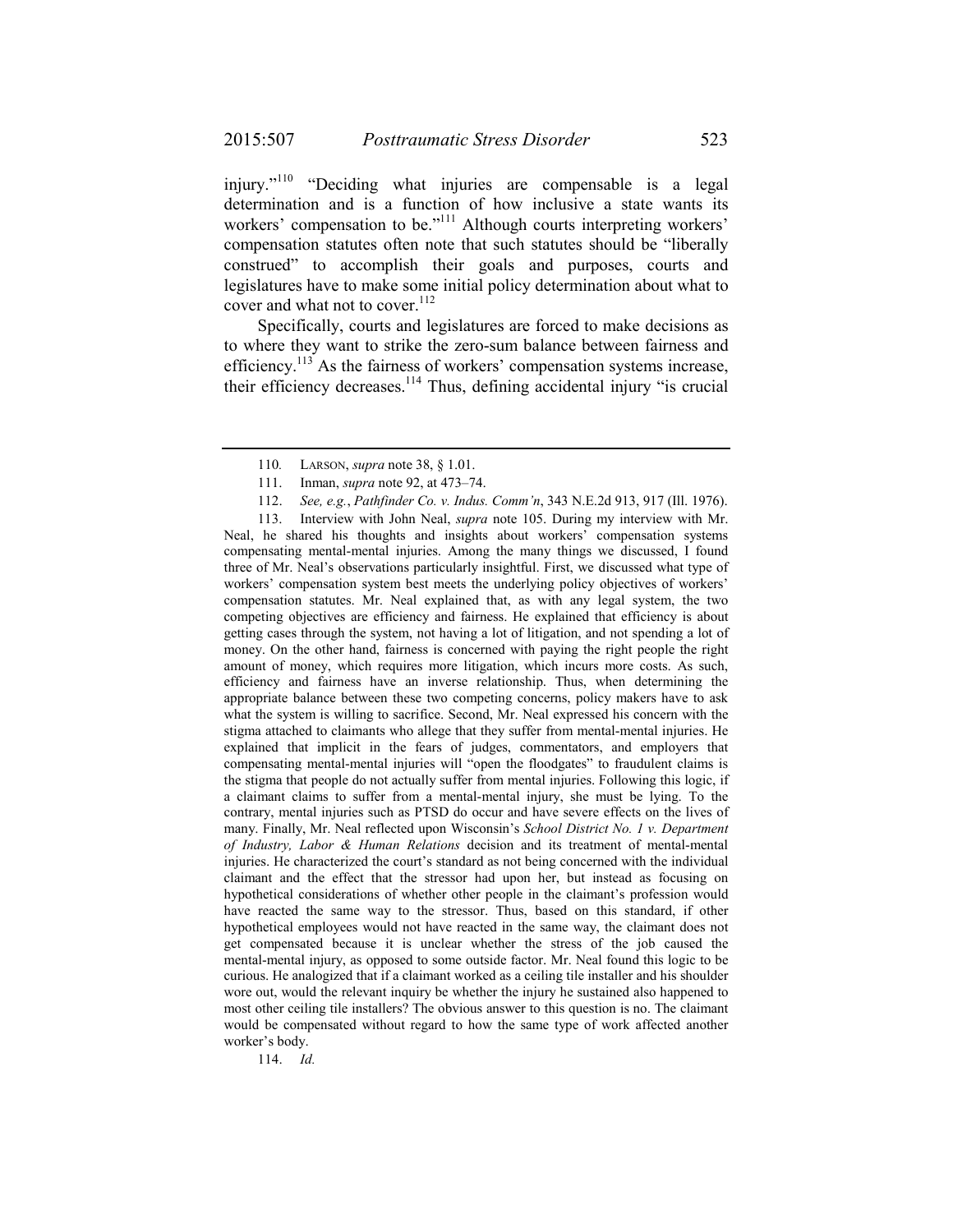to any workers' compensation system because it has an immediate effect on costs to businesses and the protection of workforce employees."<sup>115</sup>

This Section argues that the model "accidental injury" definition offers an appropriate balance of fairness and efficiency for two principal reasons. First, the statute eliminates the outdated requirement that employee's sustain a physical injury to have an eligible workers' compensation claim. In doing so, the statute acknowledges that mental injuries can occur without a physical stimulus. Second, the model statute defines "mental injury" in such a way that while PTSD is explicitly covered, other mental injuries such as anxiety disorders are not categorically excluded.

### 1. PHYSICAL INJURY REQUIREMENTS ARE OUTDATED AND DO NOT REFLECT CURRENT UNDERSTANDING OF MENTAL INJURIES

The first component of defining accidental injury is determining whether a physical injury must occur for coverage to be triggered. For states to cover PTSD as a mental-mental injury, state law and policy makers must accept "that there can be liability for a mental stimulus producing a mental or nervous result, with no physical component."<sup>116</sup> Modern medicine and understanding has advanced to the point where society and the medical profession recognize that mental or "nervous" injuries can and do occur.<sup>117</sup> As Professor Larson explains:

[T]here is no really valid distinction between physical and "nervous" injury . . . . Perhaps, in earlier years, when much less was known about mental and nervous injuries and their relation to "physical" symptoms and behavior, there was an excuse, on grounds of evidentiary difficulties, for ruling out recoveries based on such injuries, both in tort and in workmen's compensation. But the excuse no longer exists. $118$ 

Thus, "[t]he nature of a mental injury does not make it less deserving of coverage."<sup>119</sup> For example, in *City of Norman v. Helm*,<sup>120</sup> the claimant was a firefighter who sustained PTSD when he responded to an incident where on a hot, 103-degree summer day, two young boys

 <sup>115.</sup> Inman, *supra* note 92, at 473–74.

 <sup>116.</sup> LARSON, *supra* note 3, § 56.06[3].

 <sup>117.</sup> *Id.* § 56.04[1].

 <sup>118.</sup> *Id.*

 <sup>119.</sup> *State v. Cephas*, 637 A.2d 20, 25 (Del. 1994).

<sup>120. 2012</sup> OK CIV APP 106, 291 P.3d 640.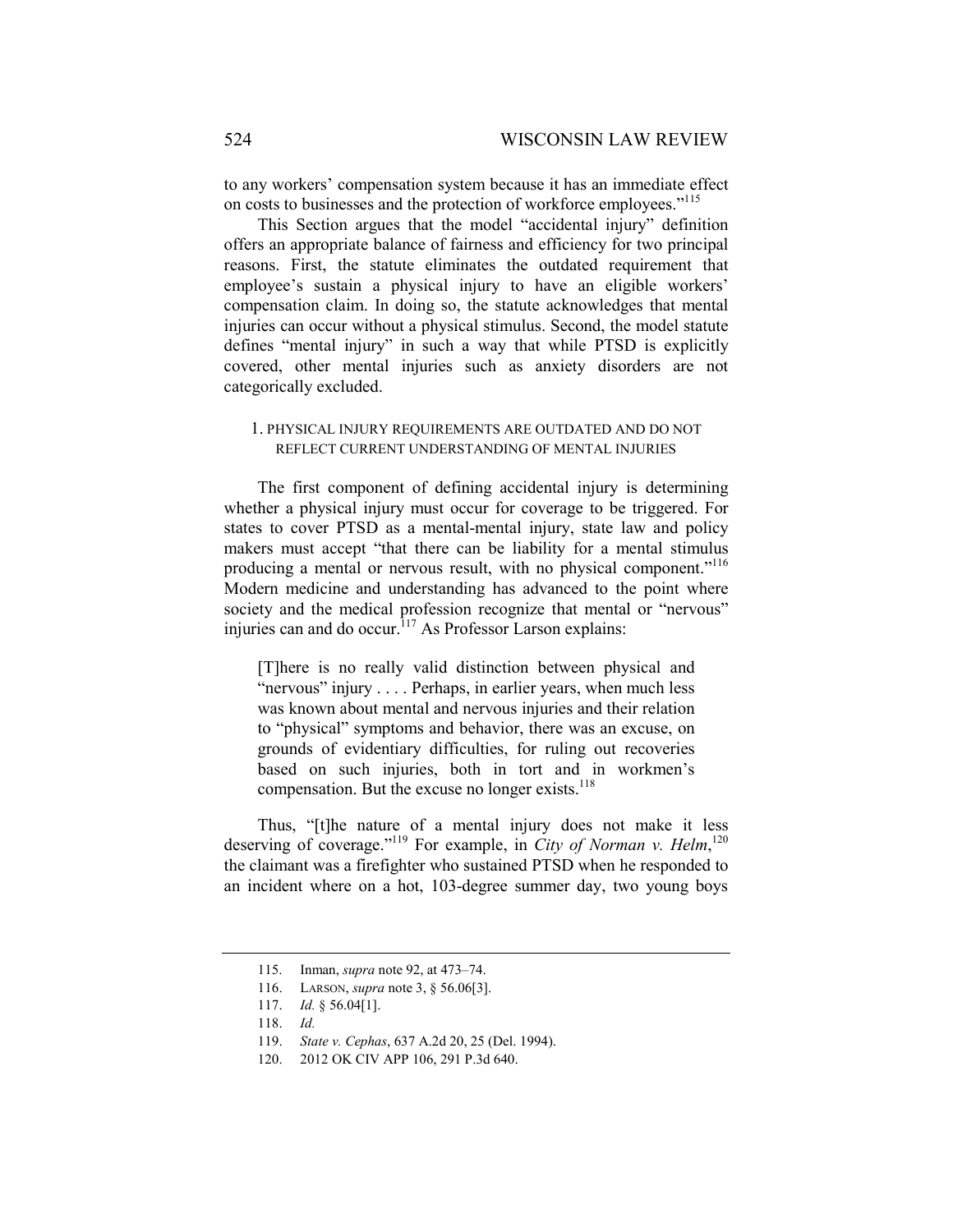were trapped and suffocated in the trunk of a car.<sup>121</sup> The claimant's employer did not deny that the claimant was suffering from PTSD as a result of the incident.<sup>122</sup> Rather, the employer argued that the claimant's PTSD was not compensable because the claimant did not sustain a physical injury.123 Despite the claimant's argument that PTSD "causes physiological changes in the brain itself, [and] therefore, it's a physical injury," the claimant was denied coverage.<sup>124</sup> It is puzzling and arbitrary that the claimant's PTSD, which undisputedly arose from a workplace event, was not compensable, and yet if the claimant had been physically injured in some way and *then* suffered from PTSD, his injury would have been compensable.<sup>125</sup> While policy makers must make determinations about what types of injuries will be compensated, they should not draw lines that allow these types of results.

## *a. The physical injury requirement produces inefficient and arbitrary results*

The outcome of *City of Norman v. Helm* demonstrates that workers' compensation panels and courts reach inefficient and arbitrary results when the focus of workers' compensation coverage is on whether there was a physical component to a given mental injury. "[A] 'shred of the physical' does not ensure a causal relation between a mental disorder and employment because the existence or non-existence of a physical injury does not make it any more or less likely that a *bona fide* mental or emotional disability has resulted from a given stimuli."<sup>126</sup> Thus, it would be more prudent for workers' compensation hearings to focus on the merits of the alleged mental injury. For example, in *Olin Industries, Inc. v. Industrial Commission*, 127 the claimant was injured while cleaning a machine when a metal guard weighing about 75 pounds struck her right breast.128 She did not experience any fractures or breaks, and her treating physician testified that despite her diagnosis of a contusion of the chest,

 <sup>121.</sup> *Id.* ¶¶ 2, 4.

 <sup>122.</sup> *Id.* ¶ 3.

 <sup>123.</sup> *Id.*

 <sup>124.</sup> *Id.* ¶¶ 3, 26, 28.

 <sup>125.</sup> *See* OKLA. STAT. ANN. tit. 85A, § 13 (West Supp. 2015).

 <sup>126.</sup> Adam Tucker, Comment, *A Matter of Fairness: How Denying Mental-Mental Claims Frustrates the Central Purposes of Workers' Compensation Law*, 31 J. LEGAL MED. 467, 479 (2010) (quoting Lawrence Joseph, *The Causation Issue in Workers' Compensation Mental Disability Cases: An Analysis, Solutions, and a Perspective*, 36 VAND. L. REV. 263, 291 (1983)).

<sup>127. 68</sup> N.E.2d 259 (Ill. 1946).

 <sup>128.</sup> *Id.* at 260.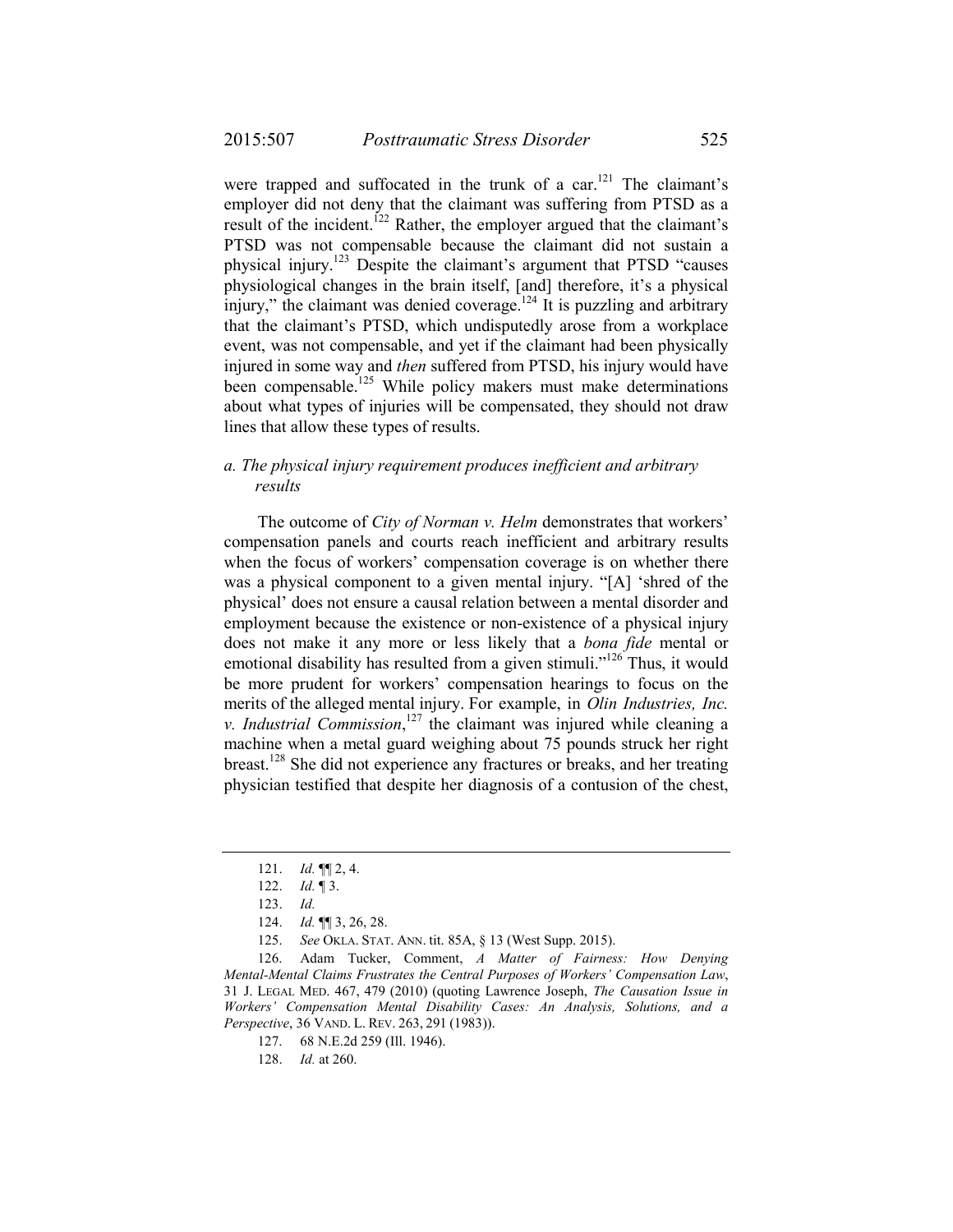there was no objective evidence of injury.<sup>129</sup> Yet, because the claimant sustained a physical injury, the claimant's psychological disorder was covered under Illinois' workers compensation statute.<sup>130</sup>

However, in *Armstrong v. John R. Jurgenson Company*, 131 the claimant was denied coverage for his PTSD despite suffering from physical injuries.132 The claimant was involved in an automobile accident while operating a one-ton dump truck.<sup>133</sup> The claimant was rear-ended while stopped at a yield sign on the highway and was treated for cervical, thoracic, and lumbar strains.134 The claimant's workers' compensation claim was allowed for his physical injuries and his PTSD, but the employer appealed the award for the claimant's PTSD:

Both Armstrong and Jurgensen presented expert testimony regarding the cause of Armstrong's PTSD. Armstrong presented the videotaped deposition testimony of Jennifer J. Stoeckel, Ph.D., who evaluated Armstrong and diagnosed his PTSD. Dr. Stoeckel testified that Armstrong developed PTSD as a result of the accident and that his physical injuries contributed to and were causal factors in his development of PTSD. Jurgensen, on the other hand, presented the testimony of William L. Howard, Ph.D., who agreed with Dr. Stoeckel that Armstrong suffered from PTSD as a result of the accident, but opined that Armstrong's physical injuries did not cause his PTSD. Dr. Howard testified that the PTSD was caused by witnessing the accident and "the mental observation of the severity of the injury, the fatality, [and] the fact that it could have been life-threatening to him at some point." Dr. Howard believed that Armstrong would have developed PTSD even without his physical injuries.<sup>135</sup>

By focusing on the physical component, both sides engaged in a battle of the experts that seemed to overlook the critical issue: whether the claimant's PTSD had been caused by a workplace injury. Instead, the experts focused on whether the complainant's injury had the requisite physical component to be compensable.<sup>136</sup> Rather than misplace

 <sup>129.</sup> *Id.*

 <sup>130.</sup> *See id.* at 262.

<sup>131. 136</sup> Ohio St. 3d 58, 2013-Ohio-2237, 990 N.E.2d 568 (2013).

 <sup>132.</sup> *Id.* at 569–70.

 <sup>133.</sup> *Id.* at 569.

 <sup>134.</sup> *Id.*

 <sup>135.</sup> *Id.* at 570.

 <sup>136.</sup> *See, e.g.*, *City of Norman v. Helm*, 291 P.3d 640, 641 (Okla. 2012).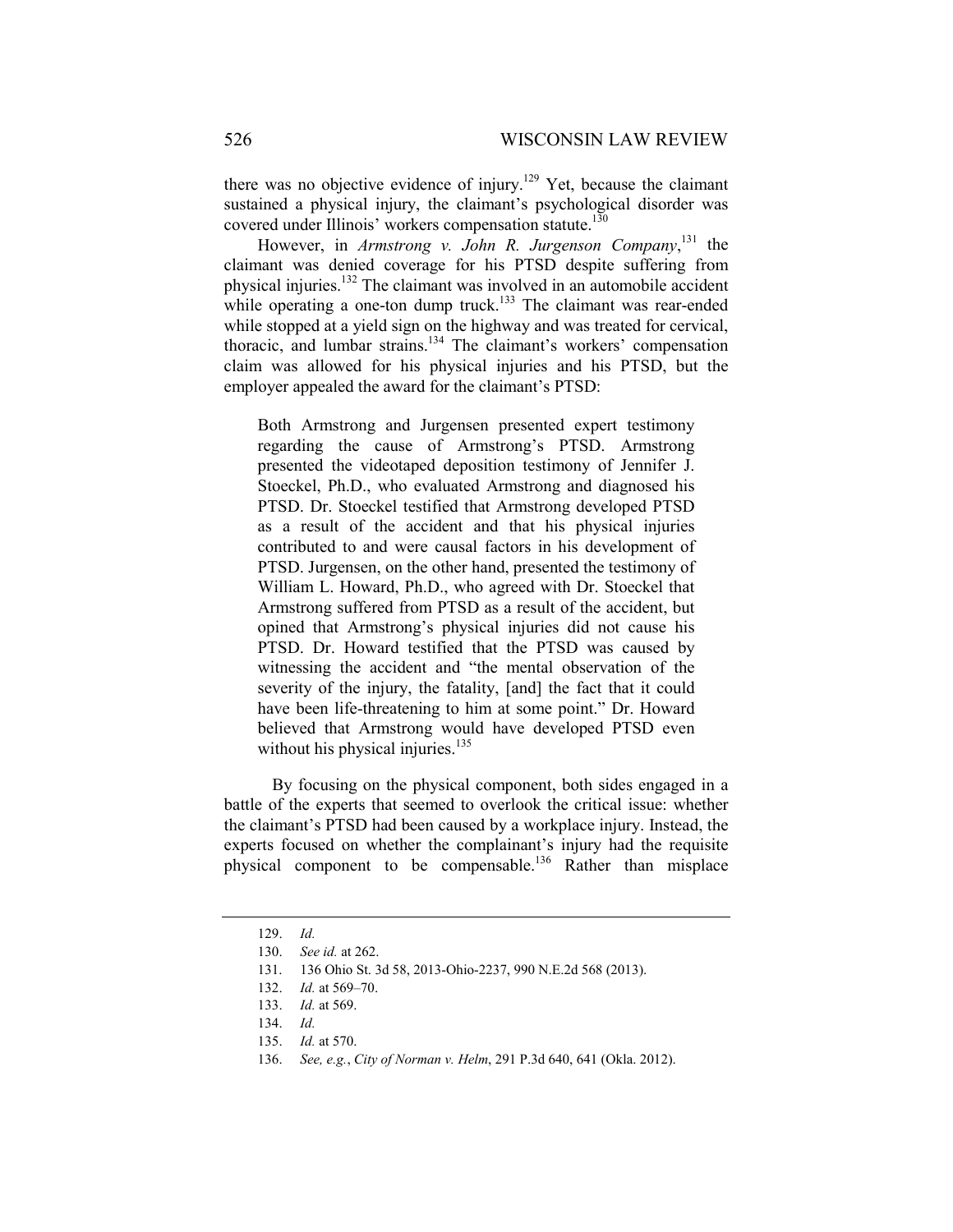emphasis on the physical component, it would be more prudent for experts to focus on whether or not the injury was caused by a workplace event.

Even though removing the physical injury requirement would not eliminate the battle of the experts, the resources expended by the parties would be more appropriately channeled into considering the merits of the case, as opposed to peripheral issues.137 For example, in *McKenzie v.*  Mental Health Care, Inc./Summit Claims Center,<sup>138</sup> the "[c]laimant, a registered nurse, worked in a treatment center that house[d] patients with behavioral and mental disorders."<sup>139</sup> While at work, the claimant was struck in the neck and throat by a violent patient and, as a result, was diagnosed with laryngeal contusion and vocal cord hematoma.<sup>140</sup> "These physical injuries required medical treatment," and "the employer[] accepted these claims as compensable."141 However, the claimant also claimed psychiatric injuries, including PTSD, and requested treatment by a psychiatrist.<sup>142</sup> The employer alleged the psychiatric injuries were not compensable, and the parties argued before the Judge for Compensation Claims  $(JCC)$ .<sup>143</sup> The JCC ruled in favor of the employer, and the claimant appealed.<sup>144</sup>

On appeal, the district court remanded because the parties misunderstood the "nuances" of the statute.<sup>145</sup> Specifically, the parties did not understand the differences between a mental or nervous injury "accompanying" a physical injury, as opposed to a mental or nervous injury "manifesting" as a result of an earlier physical injury.<sup>146</sup> Thus, even after arguing before the JCC and district court, neither the JCC nor the district court judge reached the merits of the claim.<sup>147</sup> Had there been no physical injury requirements, the parties could have saved the time and resources spent understanding the semantics of the statute and instead could have argued the merits of the case.

Finally, focusing on the merits of claims will produce more equitable results. Claimants, even if ultimately unsuccessful, would gain the dignity of having the merits of their claim heard. Over the past several decades, research has established that litigants are more likely to

144. *Id.*

 <sup>137.</sup> *See* LARSON, *supra* note 38, § 1.03.

<sup>138. 43</sup> So. 3d 767, 768 (Fla. Dist. Ct. App. 2010).

 <sup>139.</sup> *Id.* at 768.

 <sup>140.</sup> *Id.* 

 <sup>141.</sup> *Id.*

 <sup>142.</sup> *Id.*

 <sup>143.</sup> *Id.*

 <sup>145.</sup> *Id.* at 771.

 <sup>146.</sup> *Id.* at 770.

 <sup>147.</sup> *See id.* at 771*.*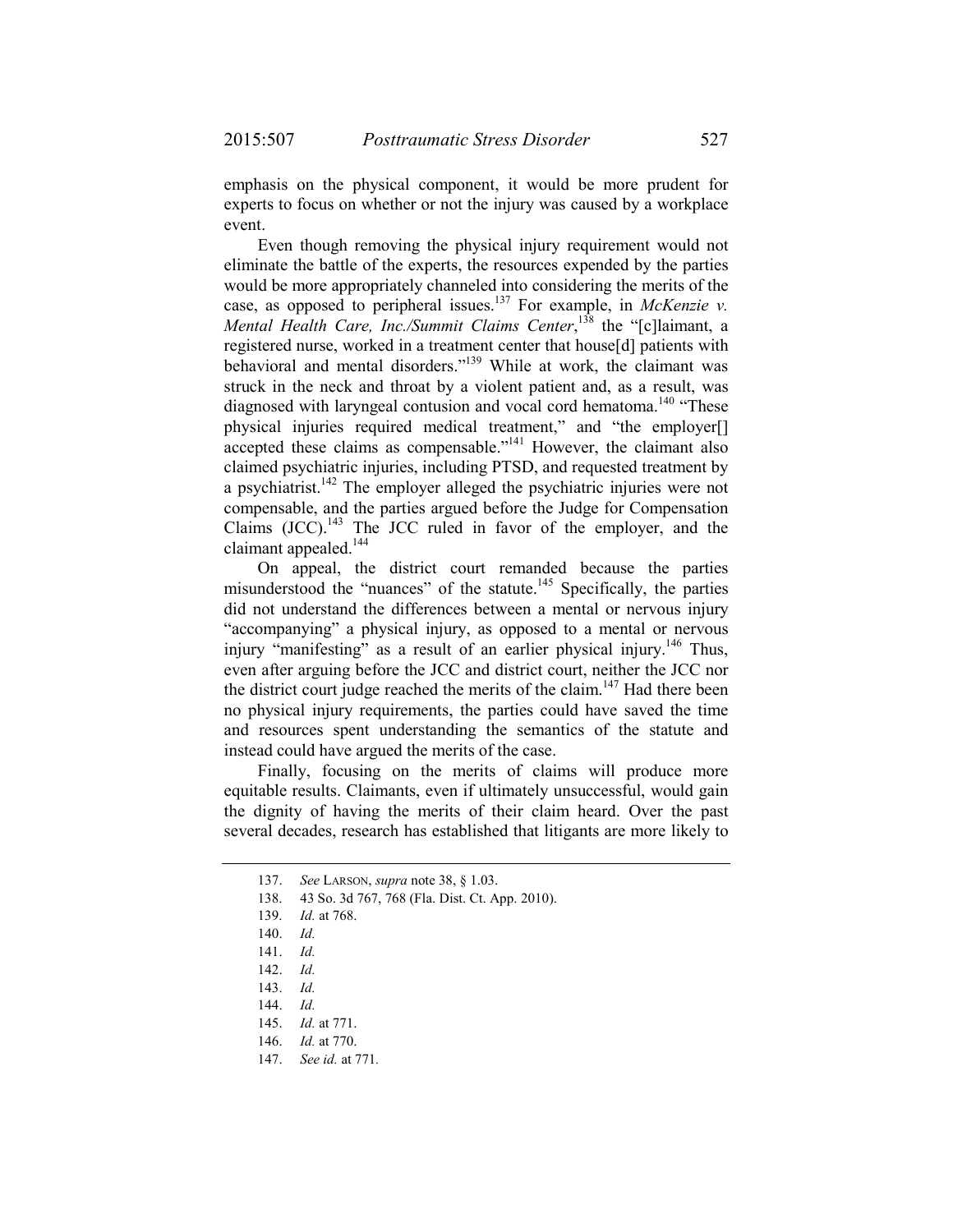be satisfied with the outcome when they perceive that a decision-making process is fair.<sup>148</sup> Thus, if claimants are able to focus on the core issue—whether they sustained a workplace injury—as opposed to the peripheral issue of how their mental injury fits in with physical injury requirements, claimants will be more likely to feel as if they were heard.

## *b. Statutory exceptions to the physical injury rule are so narrow that they are inadequate to protect workers that sustain work-related mental injuries*

Some states have exceptions to their physical injury rules that allow claimants to recover for mental injuries if they are victims of a crime, even when there is no physical component.<sup> $149$ </sup> Though such exceptions are a step in the right direction, they do not go far enough in allowing employees to recover for mental injuries. "Victim of a crime" exceptions typical of the physical injury rule are very limited in their reach and only allow a small group of workers to recover for their mental injuries.

For example, a convenience store clerk who is robbed at gunpoint is likely able to recover for PTSD triggered by the robbery.<sup>150</sup> However, this exception is still not helpful to a wide array of people. Workers who experience workplace mental injuries that do not include a physical component or who are not the victim of a crime are not helped by this exception. For example, the claimant in *City of Norman v. Helm*, who suffered from PTSD after responding to an incident where two young boys suffocated in the trunk of a car on a hot summer  $day$ <sup>151</sup> would not be helped by the exception to the physical injury rule, as he was not a victim of a crime. All workers, not just those who are victims of crime, deserve to have their mental-mental injuries compensated.<sup>152</sup>

#### 2. MENTAL INJURY: THE IMPORTANCE OF SEMANTICS

The second component of defining "accidental injury" is to define mental injury. While workers' compensation statutes among the 50 states are not uniform, they often use similar terminology.<sup>153</sup> However, this is

 <sup>148.</sup> *See* JOHN THIBAUT & LAURENS WALKER, PROCEDURAL JUSTICE: A PSYCHOLOGICAL ANALYSIS 77 (1975).

 <sup>149.</sup> *See, e.g.*, ARK. CODE ANN. § 11-9-113 (2012).

 <sup>150.</sup> *See Ritchie Grocery v. Glass*, 16 S.W.3d 289, 290 (Ark. Ct. App. 2000).

 <sup>151.</sup> *City of Norman v. Helm*, 291 P.3d 640, 641–42 (Okla. 2012).

<sup>152.</sup> Further, workers' compensation systems need to be equipped to compensate mental-mental injuries and should not rely on ad hoc procedures.

<sup>153.</sup> For example, most, if not all states use the term "occupational disease," though the specifics of the definition may vary from state to state. *See, e.g.*, ALA. CODE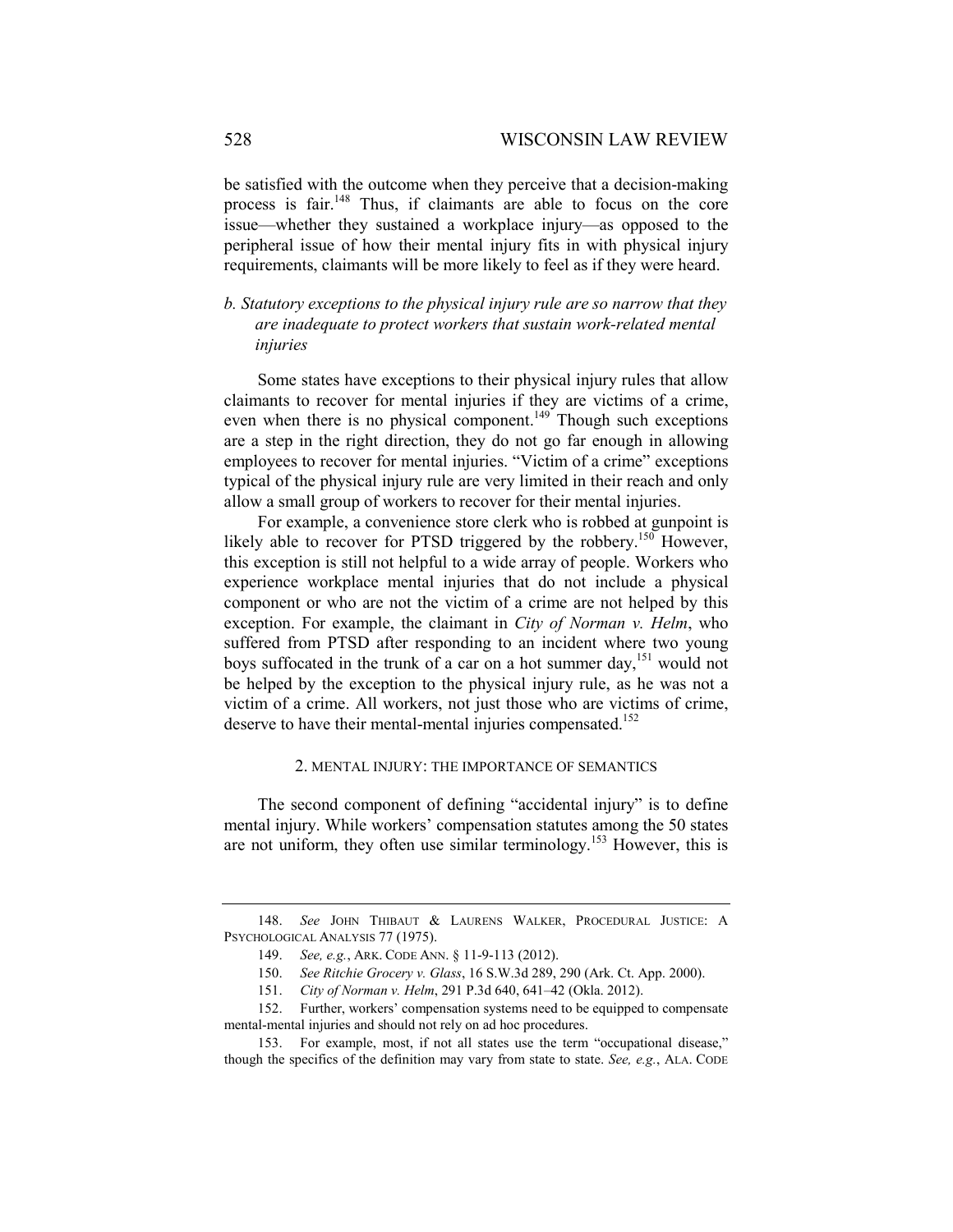not so when it comes to defining mental injury.<sup>154</sup> States use a plethora of terms to describe mental injuries, including: "mental injury caused by mental stress";<sup>155</sup> "mental injury, illness or condition";<sup>156</sup> "psychiatric injury";<sup>157</sup> and "mental and nervous injuries."<sup>158</sup> While all of these terms appear to include a diagnosis of PTSD, states need a term that is clear and encompasses all mental conditions. Semantics are especially important in workers' compensation statutes because the definition of a given term can be altered from its general meaning to limit compensability. For example, in Minnesota, "mental impairment" is statutorily defined as exclusively including PTSD.<sup>159</sup> However, in Tennessee "mental injury" has a much broader statutory definition that includes any "loss of mental faculties or a mental or behavioral disorder."<sup>160</sup> Thus, defining mental injury is critically important not only to whether a state's workers' compensation system will cover PTSD, but also to whether other mental injuries such as anxiety disorders will be covered. The pragmatic approach to defining mental injury is for policy makers to adopt a definition that is broad enough to cover a wide range of mental disorders yet explicitly states PTSD as one of the covered disorders.<sup>161</sup> This approach balances two competing concerns. First, this approach reduces the risk of having so narrow a definition that PTSD is the only mental disorder covered.<sup>162</sup> While employers and claimants with PTSD may be more supportive of such a restrictive definition, in the aggregate, such a definition would likely hurt employees who suffer from other mental disorders. Also, such a restrictive definition would make it difficult for policy makers who want to cover a wide array of mental injuries, as it would be absurd for policy makers to list *every* mental disorder that is covered under workers' compensation. Second, by policy makers adopting a broad definition of mental injury while clearly stating that PTSD is covered, the concern that an employer will argue that a claimant's PTSD does not meet the definition of mental injury will be alleviated.

- 156. ARIZ. REV. STAT. ANN. § 23-901.11.
- 157. CAL. LAB. CODE § 3208.3.
- 158. FLA. STAT. ANN. § 440.093 (West 2009).
- 159. MINN. STAT. ANN. § 176.011, subd. 15(d) (West Supp. 2015).
- 160. TENN. CODE ANN. § 50-6-102(16) (2014).
- 161. *See supra* Part II.A.1.
- 162. *See, e.g.*, MINN. STAT. ANN. § 176.011, subd. 15(d).

<sup>§</sup> 25-5-110 (LexisNexis 2007); MINN. STAT. ANN. § 176.011 (West Supp. 2015); ME. REV. STAT. ANN. tit. 39-A, § 603 (2001); R.I. GEN. LAWS § 28-34-1 (2003).

 <sup>154.</sup> *Compare* ALASKA STAT. § 23.30.010 (2012), *and* ARIZ. REV. STAT. ANN. § 23-901 (2012), *with* CAL. LAB. CODE § 3208.3 (West 2011).

 <sup>155.</sup> ALASKA STAT.§ 23.30.010.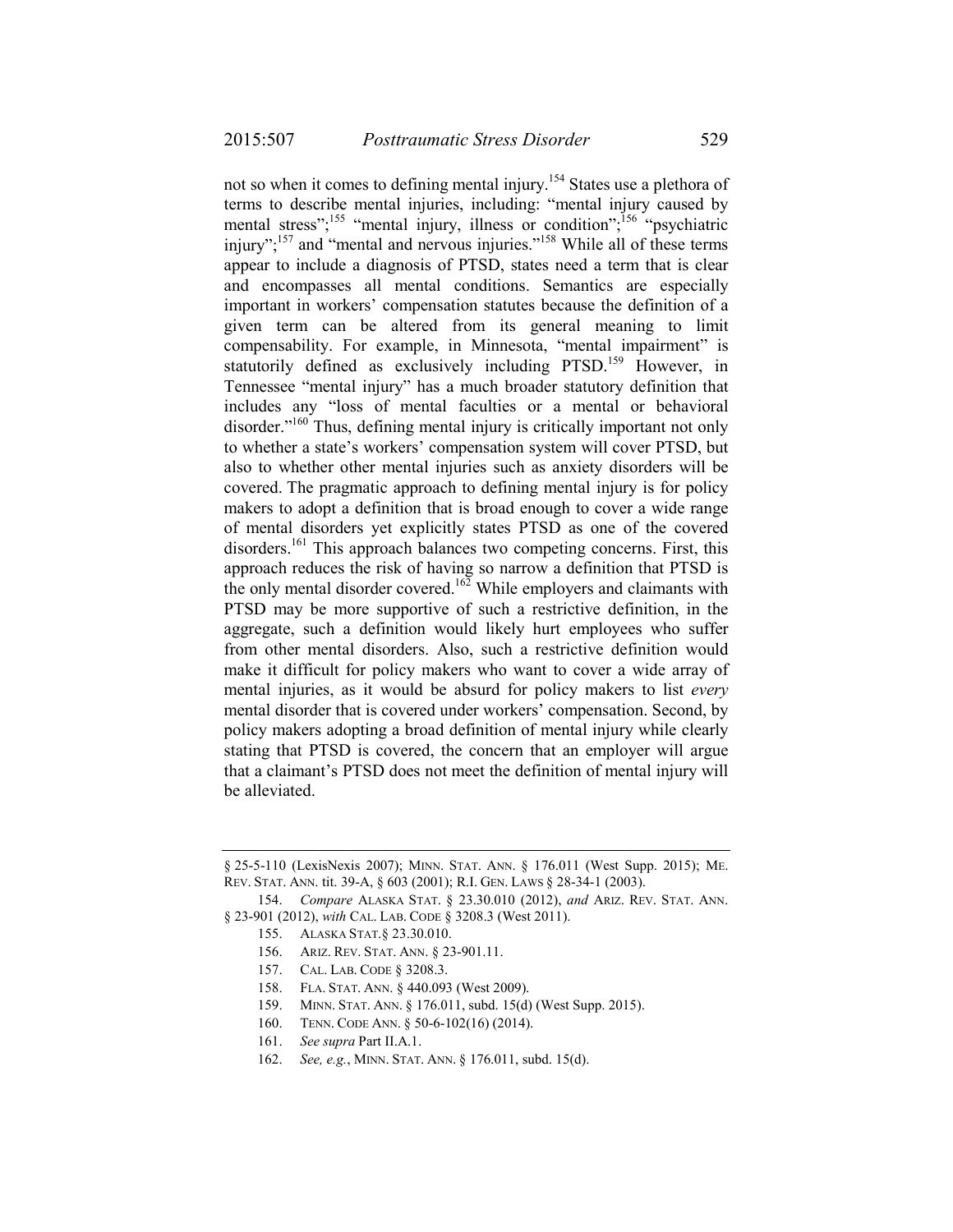### *C. Causal Nexus Requirement: Setting the Parameters for What Injuries Are Covered by Workers' Compensation*

The second of the two main components of workers' compensation statutes is that injuries must "aris[e] out of and in the course of employment."<sup>163</sup> This is known as the "causal nexus requirement."<sup>164</sup> This determination is critically important because it provides the parameters for what injuries are sufficiently connected to the workplace to receive compensation.

This Section argues that the model "causal nexus" definition offered appropriately balances the fairness and efficiency concerns of the workers' compensation system. First, by adopting general exclusions, the model statute provides employers with the ability to effectively run their businesses and manage their employees. Second, out of the two categories of causal nexus standards—subjective and objective—the model statue adopts an objective causal nexus standard. In doing so, the model statute provides the flexibility and discretion that allows fact finders to undertake the individual assessment necessary to exclude fraudulent claims without categorically eliminating classes of workplace injuries.

#### 1. GENERAL EXCLUSIONS

Most workers' compensation statutes that cover mental injuries have certain standard exclusions. These exclusions typically state that mental injuries that result "from a disciplinary action, work evaluation, job transfer, layoff, demotion, termination, or similar action taken in good faith by the employer" do not arise out of or in the course of employment.<sup>165</sup> Such exclusions, while seemingly standing for the proposition that not *every* workplace injury deserves compensation, are quite necessary.

Pragmatically speaking, for workers' compensation systems to be fair and efficient, not every injury will be compensable. General exclusions are necessary to ensure that employers are able to effectively run their businesses, as employees encounter "countless emotional strains" during their working lives.<sup>166</sup> While the workers' compensation system certainly seeks to provide coverage for workplace injuries, it does not, and should not, do so at the price of severely inhibiting an

 <sup>163.</sup> LARSON, *supra* note 38, § 1.01.

 <sup>164.</sup> Inman, *supra* note 92, at 474.

 <sup>165.</sup> *See* ALASKA STAT. § 23.30.010 (2012).

 <sup>166.</sup> *Sch. Dist. No. 1, Vill. of Brown Deer v. Dep't of Indus., Labor & Human Relations*, 62 Wis. 2d 370, 378, 215 N.W.2d 373 (1974).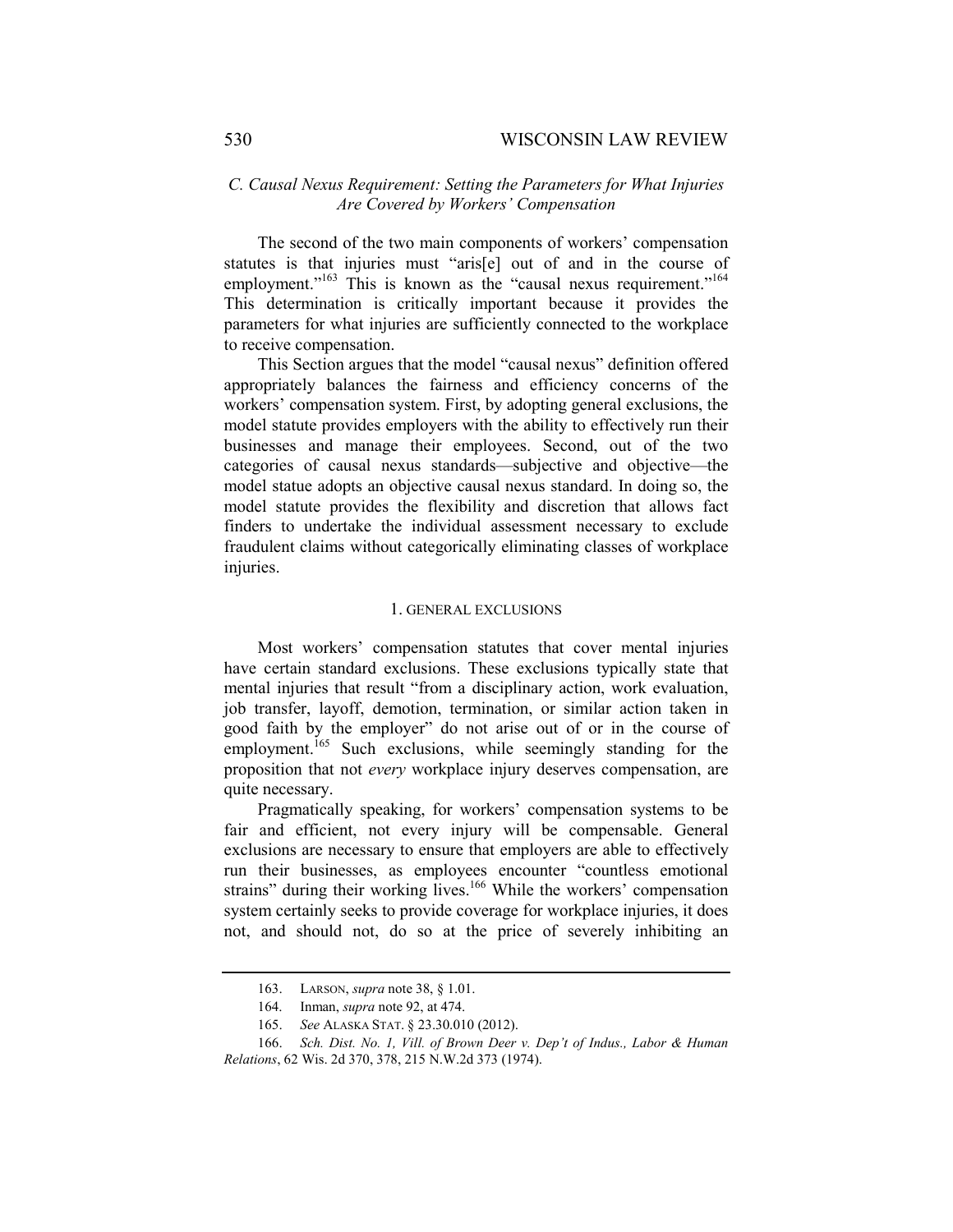employer's ability to interact with and manage its employees. And though employers can certainly go too far<sup>167</sup>—thereby not meeting the good faith requirement—generally, employers need to be able to discipline, evaluate, demote, transfer, and terminate their employees without fear of being liable for causing mental injuries that are the result of such actions.

#### 2. SUBJECTIVE CAUSAL NEXUS REQUIREMENT

The subjective causal nexus standard is the most liberal and least restrictive standard for determining causation.<sup>168</sup> It is rooted in the eggshell rule of tort law that "the defendant must take the victim as the defendant finds him or her."169 Thus, foreseeability does not affect the defendant's liability, meaning that "[a]n injured person is entitled to recover full compensation for all damages that proximately result from a defendant's tortious act, even if some or all of the injuries might not have occurred but for the plaintiff's preexisting physical condition, disease, or susceptibility to injury." $170$ 

The Michigan Supreme Court, in *Deziel v. Difco Labs, Inc.*,<sup>171</sup> articulated the subjective causal nexus standard.172 *Deziel* was a consolidation of three cases that concerned when mental injuries were compensable.173 The lead case concerned Deziel, an employee of Difco responsible for "handling test tubes, mixtures and various chemicals."<sup>174</sup> In January of 1969, "a test tube that [Deziel] was filling broke, causing glass to get into her eye."175 Three months later, in April, a test tube filled with iodine that Deziel was working with slipped from her hand and hit the table, causing iodine to splatter around Deziel's eyes.<sup>176</sup> Deziel did not return to work after the April incident and filed a workers' compensation claim asserting that she could not work "because of pain in the back of her eyes, anxiety, headaches, tiredness, and occasional dizziness, nausea and tightness in the chest."<sup>177</sup> Doctors found no

 <sup>167.</sup> *Id.* ("We do not believe that an average man who, after being criticized and berated by an employer or whomever for a significant period of time, suffers a mental injury should be denied compensation.").

 <sup>168.</sup> Tucker, *supra* note 126, at 483.

 <sup>169. 2</sup> JACOB A. STEIN, STEIN ON PERSONAL INJURY DAMAGES § 11:1 (3d ed.).

 <sup>170.</sup> *Id.*

<sup>171. 268</sup> N.W.2d 1 (Mich. 1978).

 <sup>172.</sup> *Id.*

 <sup>173.</sup> *Id.*

 <sup>174.</sup> *Id.* at 3.

 <sup>175.</sup> *Id.*

 <sup>176.</sup> *Id.*

 <sup>177.</sup> *Id.*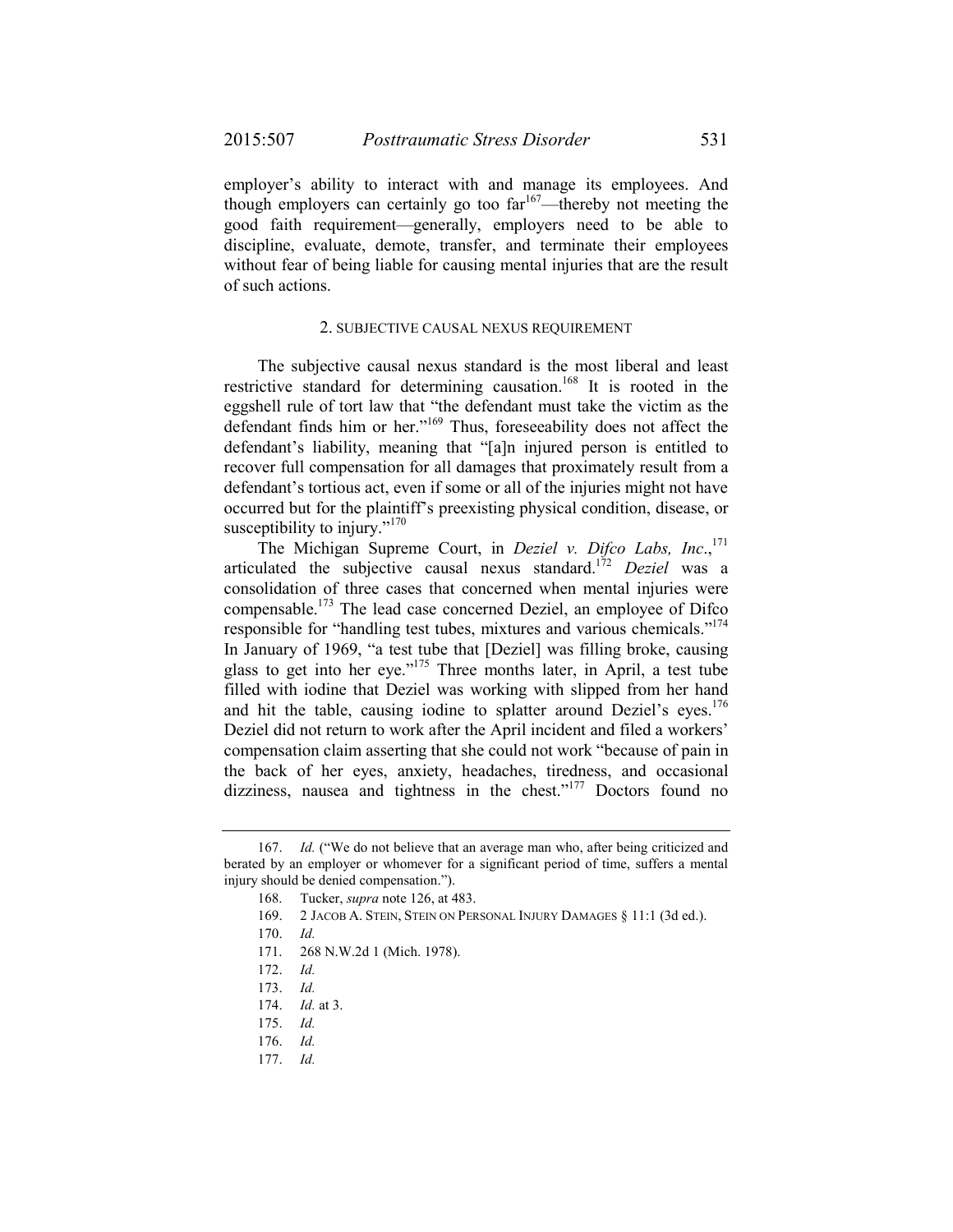physical cause for Deziel's symptoms.178 However, the employer's psychiatrist presented a disease theory "that Deziel ha[d] always suffered from an obsessive-compulsive character which attached to the eye injury and developed into a psychosis."179 The Michigan Supreme Court held:

[T]hat in cases involving mental (including psychoneurotic or psychotic) injuries, once a plaintiff is found disabled and a personal injury is established, it is sufficient that a strictly subjective causal nexus be utilized . . . to determine compensability. Under a "strictly subjective causal nexus" standard, a claimant is entitled to compensation if it is factually established that claimant honestly perceives some personal injury incurred during the ordinary work of his employment "caused" his disability. This standard applies where the plaintiff alleges a disability resulting from either a physical or mental stimulus and honestly, even though mistakenly, believes that he is disabled due to that work-related injury and therefore cannot resume his normal employment.<sup>180</sup>

Thus, "[t]he focal point of [the subjective causal nexus] standard is the plaintiff's own perception of reality."181

This standard has not fared well. The Michigan Legislature later repudiated the *Deziel* holding by enacting an amendment that "[m]ental disabilities [shall be] compensable [when] arising out of actual events of employment, not unfounded perceptions thereof."<sup>182</sup> Other states have also "emphatically rejected the doctrine," and rightfully so.<sup>183</sup> The subjective causal nexus standard is *too* liberal and, as a result, conflicts with the basic premise of the workers' compensation system: "[a]lthough mental injuries have a largely subjective component, the primary issue remains whether the injured worker's disability was *caused* by employment."<sup>184</sup> "The subjective causal nexus standard frustrates this factual inquiry by only asking whether the worker actually *believes* the disability has been caused by employment."<sup>185</sup> Thus, by being overly broad, the subjective causal nexus standard "fail[s] to deter fraudulent claims and allow[s] a weak causal link between the job stress and the

 <sup>178.</sup> *Id.* 

 <sup>179.</sup> *Id.*

 <sup>180.</sup> *Id.* at 11 (emphasis omitted) (citations omitted).

 <sup>181.</sup> *Id.* (emphasis omitted).

 <sup>182.</sup> MICH. COMP. LAWS ANN. § 418.301(2) (West Supp. 2014).

 <sup>183.</sup> LARSON, *supra* note 3, § 56.04[4].

 <sup>184.</sup> Tucker, *supra* note 126, at 483.

 <sup>185.</sup> *Id.*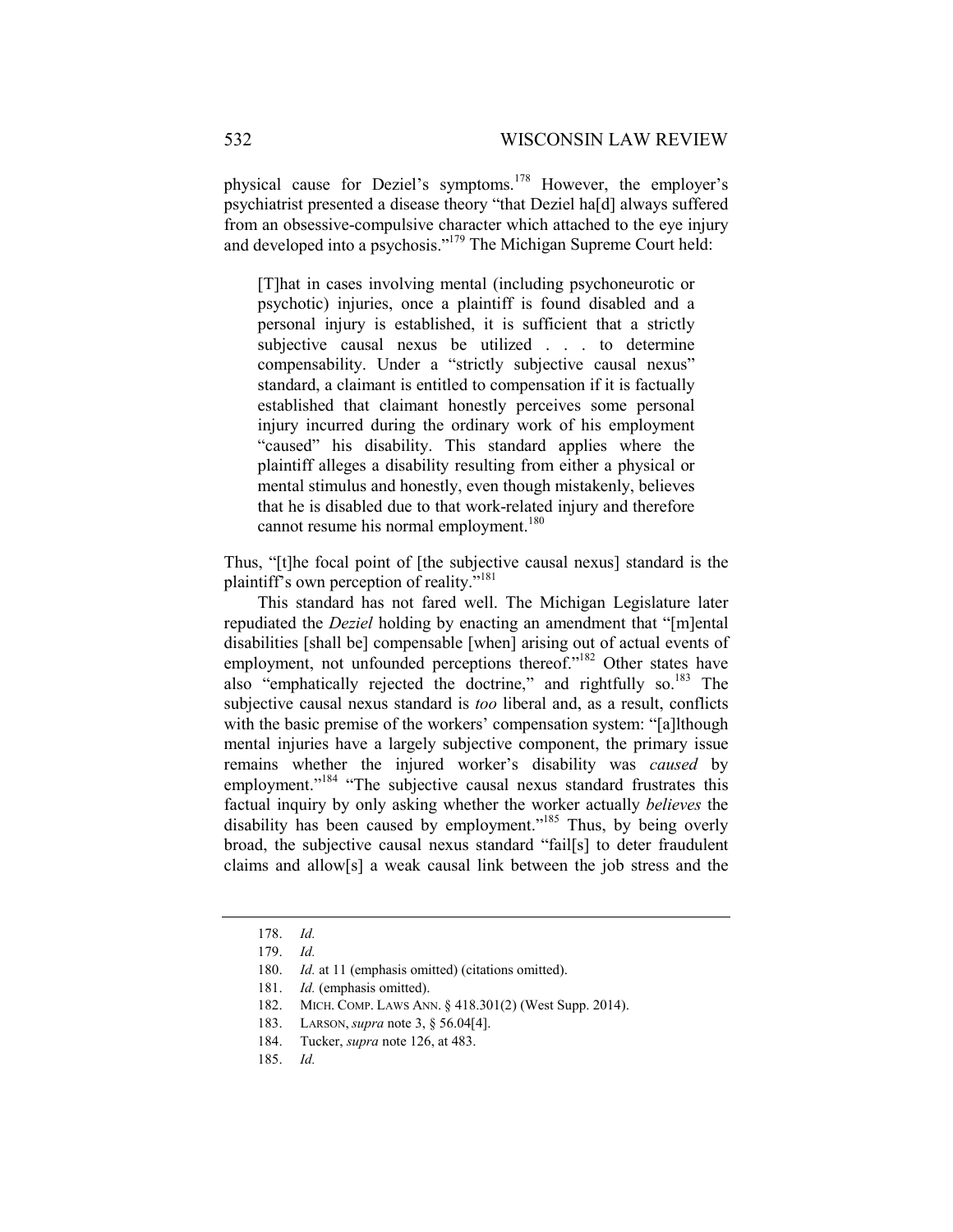mental injury."<sup>186</sup> Such a standard, while better for employees, is not the appropriate balance between efficiency and fairness.

#### 3. OBJECTIVE CAUSAL NEXUS STANDARD

Objective causal nexus standards are most common among workers' compensation statutes.<sup>187</sup> There are three objective standards used to determine whether a given injury is sufficiently connected to the workplace to receive compensation.<sup>188</sup> Of the three standards—the gradual stress test, the unusual stimulus test, and the sudden stimulus test<sup>189</sup>—the gradual stress test most appropriately balances the goals of the workers' compensation system.

The gradual stress test provides for broad coverage of mental injuries while not being overly broad like the subjective causal nexus standard. As articulated by the Supreme Court of Indiana: "Whether the injury is mental or physical, the determinative standard should be the same. The issue is not whether the injury resulted from the ordinary events of employment. Rather, it is simply *whether the injury arose out of and in the course of employment*."190 Such coverage upholds the basic policy of workers' compensation systems: providing automatic benefits to employees who suffer from workplace injuries.<sup>191</sup>

The workers' compensation system is based on the assumption that workers are normally exposed to the risk of injury, and that employers should ordinarily bear a portion of the cost.<sup>192</sup> "In the nineteenth century, industrial accidents were commonly viewed as easily avoidable by the worker," and "[u]nfortunately, current judicial attitudes toward mental and emotional illness mirror nineteenth-century attitudes toward industrial accidents."193 By focusing on whether or not the stress leading up to a mental injury arose from the claimant's employment, as opposed to requiring that the stress was sudden or unusual, the gradual stress standard recognizes that stress-induced injuries are a type of injury that workers are exposed to.<sup>194</sup> Thus, the school teacher who experiences a

 <sup>186.</sup> Ruhga, *supra* note 107, at 867.

 <sup>187.</sup> *See* Ashley Bailey, Appendix: Post Traumatic Stress Disorder (PTSD) Compensability Among State's Worker's Compensation Statutes when the Result of a Mental-Mental Injury (Apr. 3, 2014) (unpublished manuscript) (on file with author).

 <sup>188.</sup> *See supra* Part I.C.

 <sup>189.</sup> *See id.*

 <sup>190.</sup> *Hansen v. Von Duprin, Inc.*, 507 N.E.2d 573, 576 (Ind. 1987) (emphasis added).

 <sup>191.</sup> LARSON, *supra* note 38, § 1.01.

 <sup>192.</sup> Tucker, *supra* note 126, at 482.

 <sup>193.</sup> *Id.*

 <sup>194.</sup> *See supra* Part I.C.1.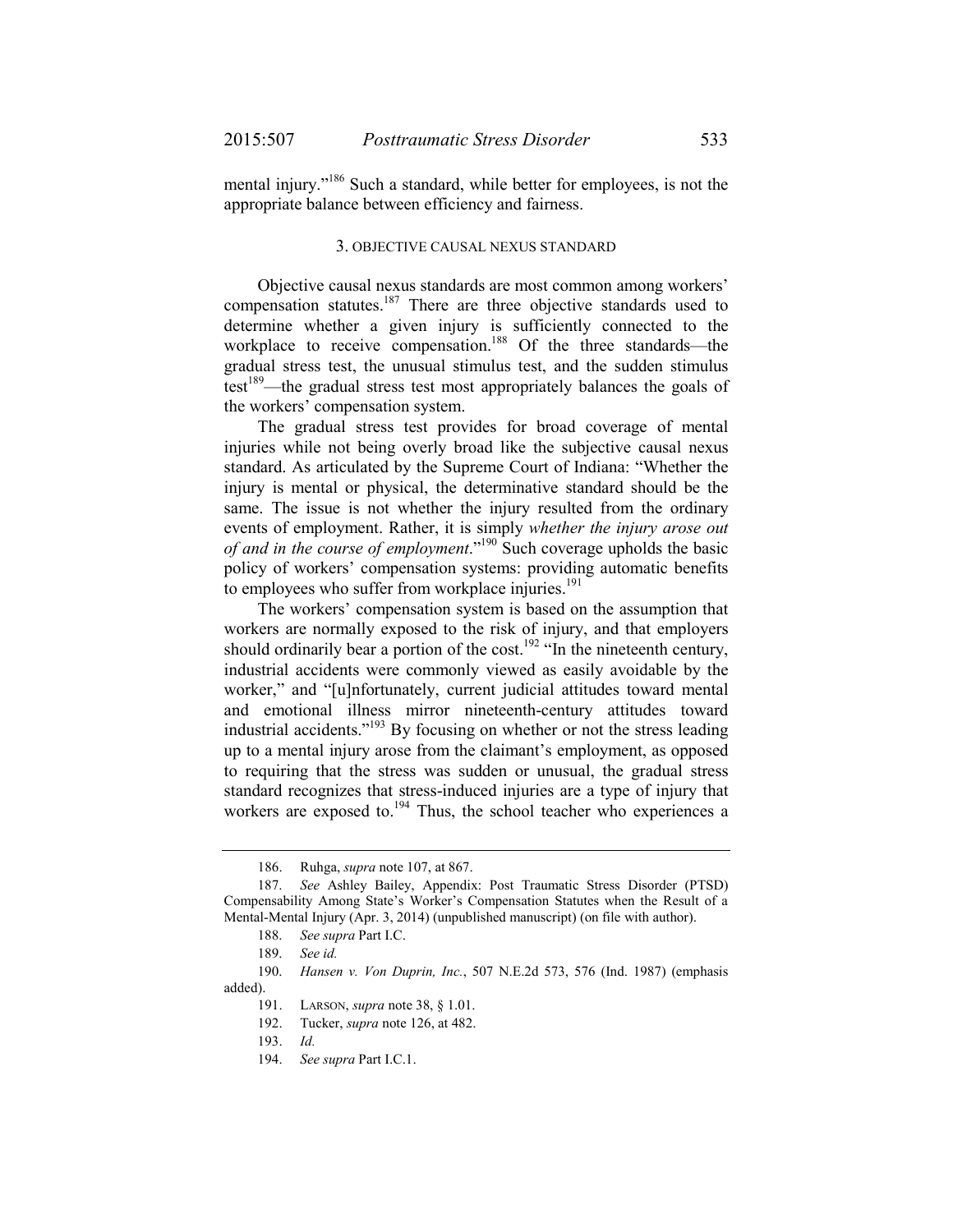school shooting is just as able to receive compensation for his or her PTSD as the emergency medical technician who responds to fatal and horrific car accidents.

In contrast, the "sudden" and "unusual" causal nexus standards are arbitrary and unfair to workers.195 Much like the physical injury requirement, requiring that the stimulus causing a mental injury is "sudden" or "unusual" does not guarantee the legitimacy of the claims, nor does it guarantee that there is a causal link.<sup>196</sup> A unique hurdle of determining whether a causal nexus exists between the workplace and a given mental injury is whether or not outside sources have contributed to injury. 197 An employee's home life, including personal relationships, family, and financial stresses can undoubtedly contribute to his or her mental health.198 Thus, workers' compensation systems must be concerned with how many outside sources have contributed to any given injury.

The more stringent objective causal nexus standards, such as the "unusual" and "extraordinary" stress tests, attempt to ensure that a given stimulus is in fact the cause of a mental injury.<sup>199</sup> Although it may be more likely that the mental injury is connected to the workplace, there are no guarantees when a given stimulus involves an unusual or extraordinary circumstance. As such, policy makers are faced with the decision of either utilizing a higher causal nexus standard in hopes of excluding more fraudulent and nonfraudulent claims or utilizing a more liberal causal nexus standard with the knowledge that more fraudulent claims may be adjudicated.

It is possible that more stringent causal nexus requirements may better exclude fraudulent claims.<sup>200</sup> However, they also almost certainly result in the exclusion of legitimate claims. For example, in *Bentley v.*  Spartanburg County,<sup>201</sup> a deputy sheriff was not able to recover for his

200. For example, if a state compensates mental-mental injuries only when caused by a sudden or unusual stimulus, a claimant who fraudulently claims that she has sustained PTSD as a result of gradual stress associated with her job will not be compensated. However, if a claimant brings that same claim nonfraudulently and has, as a result of the continued stress of her job, sustained PTSD, she will also not be compensated. Simply put, it may be easier to fact check and believe a claimant suffering from mental injuries caused by sudden and unusual events, such as school shootings, than it is to fact check and believe that a claimant has sustained a mental injury due to many minor stressors over a number of years.

201. 730 S.E.2d 296 (S.C. 2012), *reh'g denied* (Aug. 10, 2012).

 <sup>195.</sup> Ruhga, *supra* note 107, at 866. These standards are used by the majority of states that compensate mental-mental injuries. *See supra* note 63.

 <sup>196.</sup> Ruhga, *supra* note 107, at 866.

 <sup>197.</sup> *Id.* at 852.

 <sup>198.</sup> *Id.* at 843.

 <sup>199.</sup> *Id.* at 856.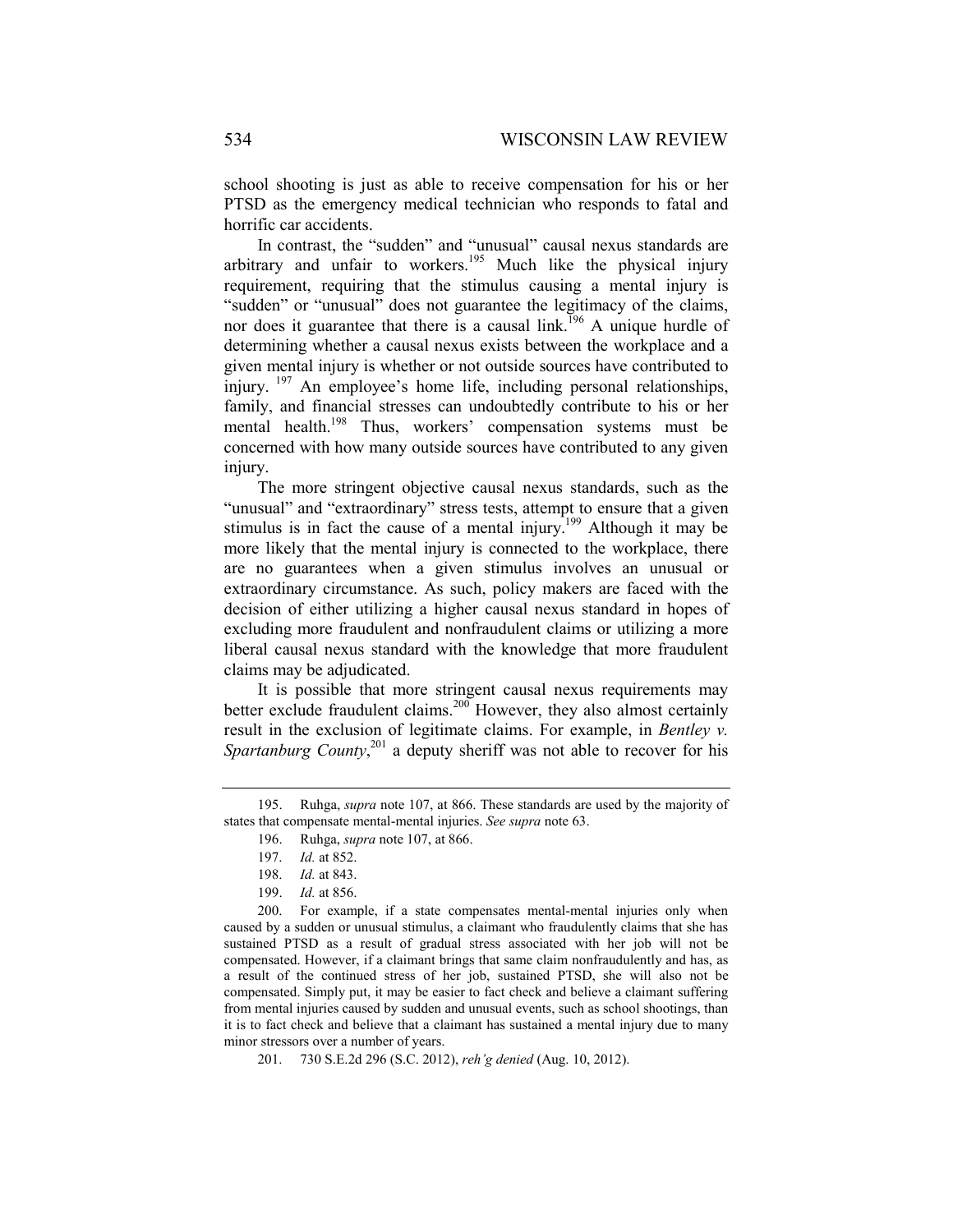PTSD following a job-related fatal shooting because the incident was not extraordinary or unusual, as the claimant knew that he may have to use deadly force on the job, including firing his weapon.<sup>202</sup> Employers and policy makers need to move beyond "nineteenth-century attitudes" and recognize that stress-induced injuries are a risk that workers face, much like industrial risks. $203$ 

Further, "the creation of any standard that differentiates between 'extraordinary' and 'usual' injuries will inevitably lead to recurrent and expensive litigation."<sup>204</sup> Determining whether a job risk is unusual "necessarily requires judgments about 'what *should* be considered a usual part of work and life."<sup>205</sup> Rather, employers and employees should spend time litigating the merits of the case as opposed to peripheral issues.

#### **CONCLUSION**

"The nature of a mental injury does not make it less deserving of coverage."206 As this Comment has shown, the time has come for all employees to receive compensation when a workplace accident triggers a diagnosis of PTSD. Not only is the spirit of the workers' compensation system left unfulfilled when employees are denied compensation for mental-mental injuries, but denying such compensation also ignores our current medical and scientific understanding that mental injuries are very real.

If the proposed model statute had been utilized by Minnesota and Connecticut, the teachers and first responders involved in the Red Lake and Sandy Hook school shootings would have been compensated for their PTSD. And though the compensation would not have undone the horrific events the teachers and first responders experienced, it would have conveyed to them that their mental-mental injuries were just as real and deserving of compensation as any physical injury. In short, had Minnesota and Connecticut adopted the approach advocated by the model statute, their workers' compensation systems would have fulfilled their purpose.

Providing workers' compensation coverage for mental-mental injuries such as PTSD is in line with the reality that, like physical industrial injuries, workers are often exposed to stress injuries. By

 <sup>202.</sup> *Id.* at 302.

 <sup>203.</sup> Tucker, *supra* note 126, at 482–83.

 <sup>204.</sup> *Id.* at 482.

 <sup>205.</sup> *Id.* (quoting Martha T. McCluskey, *The Illusion of Efficiency in Workers' Compensation "Reform*,*"* 50 RUTGERS L. REV. 657, 801 (1998)).

 <sup>206.</sup> *State v. Cephas*, 637 A.2d 20, 25 (Del. 1994).